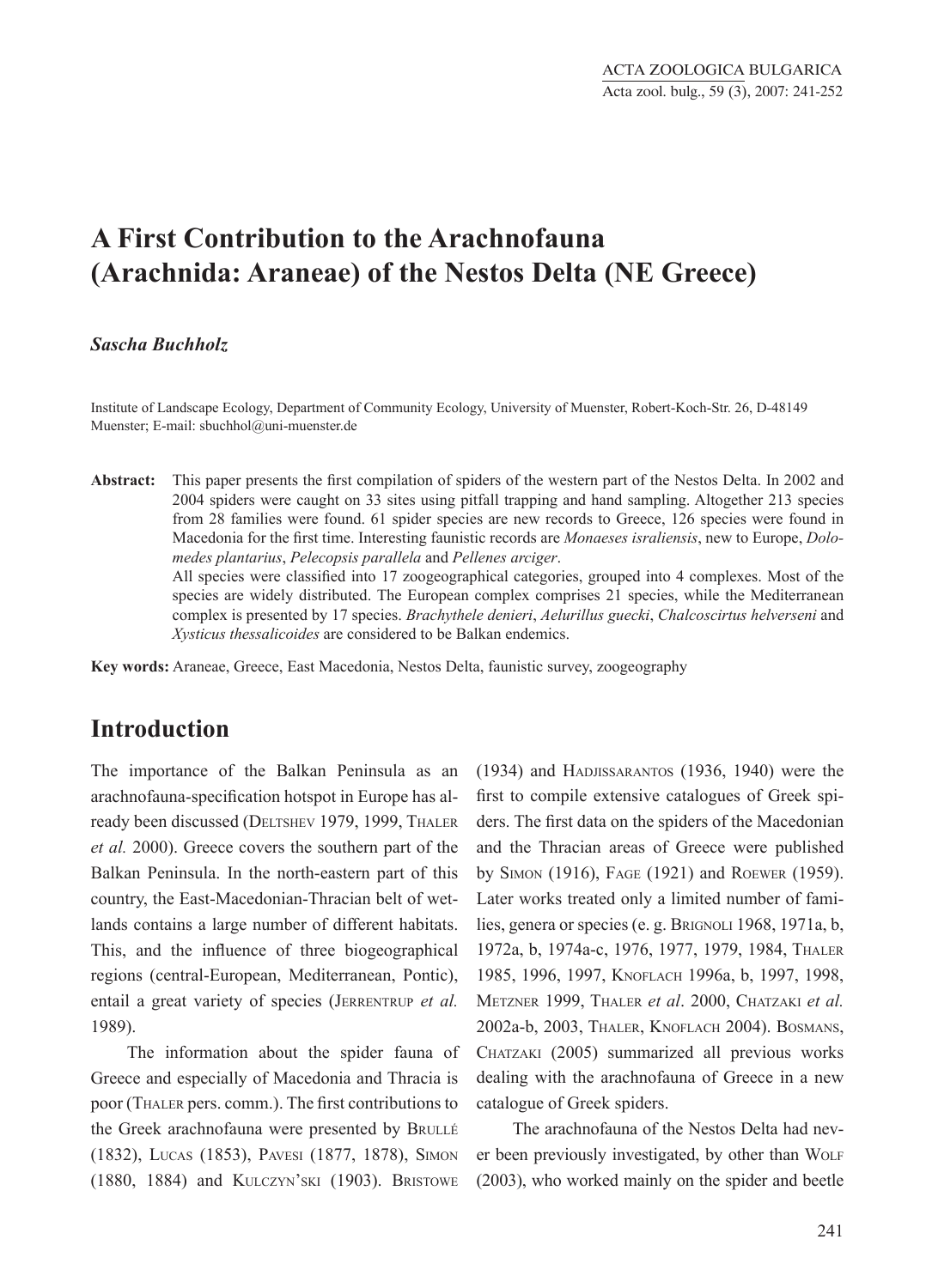fauna of the Falakron Mountains, but carried out a few hand samplings in the northern part of the Delta. Thus, the present paper presents the first extensive compilation of spiders from the western part of the area.

#### **Study Area**

The Nestos Delta is situated in East Macedonia in the North-East of Greece, at an elevation of 1 to 18 m a.s.l. and covering about 250 km². The northern border follows the spur of the Lekani Mountains, the eastern part of the Delta reaches the Nestos river. The western and the southern borders follow the coastline of the Thracian Sea (Fig. 1).

The climate of the Nestos Delta is continental Mediterranean. The annual temperature is an average of 11 °C. Summer maxima of 40 °C and winter minima of –20 °C point to huge fluctuations in yearly temperature (Philippson 1947, Lienau 1989). The potential natural vegetation is the *Ostryo-Carpinion orientalis* (HORVAT *et al.* 1974).



**Fig. 1.** Study area Nestos Delta in North East Greece (inlay). 1, 2 and 3 = surveyed area.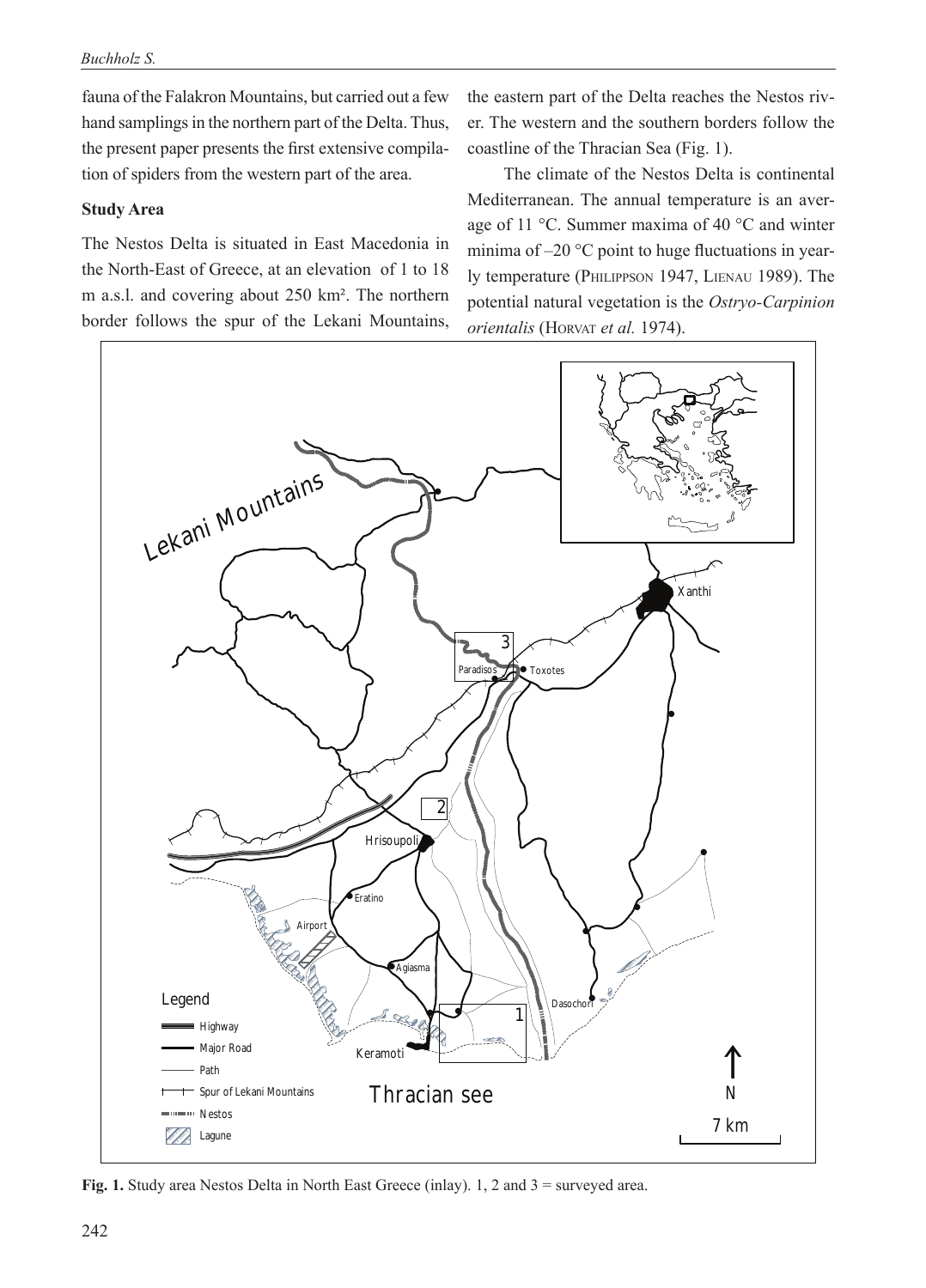## **Sampling**

Spiders were collected by pitfall trapping and hand sampling within two sampling periods. The first covered the summer season from July to October 2002. The second investigation took place in the period from April to June 2004. Altogether, the investigations were conducted on 33 sites and focused on typical Delta habitat types (e.g. coastal and inland dunes, salt meadows, pastures, meadows and floodplain forests). In each patch four pitfall traps (diameter 9 cm, filled with a 4% formalin-detergent solution) were installed. The position of each trap was randomly determined. The traps were emptied fortnightly. In addition to pitfall trapping four hand sampling sessions (August and September 2002, May and June 2004) were carried out in each patch and additionally on rocks and in buildings all over the study area.

### **Analysis**

In order to represent the distribution of species according to DELTSHEV (1999, 2001), 17 zoogeographical categories were summarized to 4 zoogeographical complexes (the abbreviations are given in Table 1).

All data concerning the zoogeographical distribution are taken from PLATNICK (2006). The distribution status of the species in Greece and Macedonia refers to Bosmans, Chatzaki (2005). Species, which are marked with a minus sign, have not been recorded yet and are first records for Greece and/or Macedonia. The frequency of species is specified by using five categories (the abbreviations are given in Table 1).

# **Results and Discussion**

## **Species Composition**

Totally, 8.982 spiders from 213 species and 28 families were caught by pitfall trapping and hand sampling (Table 1).

The Linyphiidae, Salticidae, Gnaphosidae, Thomisidae and Lycosidae (21, 10%) were the most frequent families. Dominant species were *Pardosa luctinosa*, *Aulonia kratochvili* and *Arctosa leopardus*, which counted for over 50% of all individual spiders trapped. *Pirata latitans*, *Trochosa ruricola*, *Diplocephalus picinus*, *Pardosa proxima* and *Alopecosa albofasciata* were also numerous. Altogether, 61 spider species are new records to Greece and 126 species have been found in Macedonia for the first time. Considering the low number of faunistic studies concerning Greek and especially Macedonian arachnofauna, these high numbers are not surprising. The Linyphiidae show the highest number of new records. One of the reasons is that the linyphiid spiders are very speciesrich. Furthermore, most of the works treated only a limited number of families, genera or species (e. g. Metzner 1999, Thaler *et al.* 2000, Chatzaki *et al.* 2002a-b, 2003). Other than a few contributions a taxonomic and faunistic survey of the Linyphiidae are missing (Deltshev 1979, Thaler 1985, 1996, 1997, Wunderlich 1980, 1995a, b, Bosselaers, Henderickx 2002).

Some interesting faunistic records in the Nestos Delta are *Monaeses israliensis*, *Dolomedes plantarius*, *Pelecopsis parallela* and *Pellenes arciger*. *Monaeses israeliensis* has been found only in Israel, Lebanon and Central Asia (Platnick 2006) up to now. Three specimens could be sampled by hand in a coastal dune and a salt meadow within the Delta. This is the first record for Greece and Europe. According to BOSMANS, CHATZAKI (2005), the occurance of *Dolomedes plantarius*, *Pelecopsis parallela* and *Pellenes arciger* in Greece is possible, but should be confirmed. The latter is distributed in South Europe, but has not been recorded in Greece by METZNER (1999). One specimen was caught in a salt meadow. *Pelecopsis parallela* is distributed in the temperate part of the Palaearctic region, but it is also present in Turkey (Topcu *et al*. 2005). There is one old record of this species for Macedonia (Simon 1916), which can be clarified in this study. There are only two old records of *Dolomedes plantarius* in Greece. HADJISSARANTOS (1940) mentioned a male from the southern part of the Greek mainland; Pavesi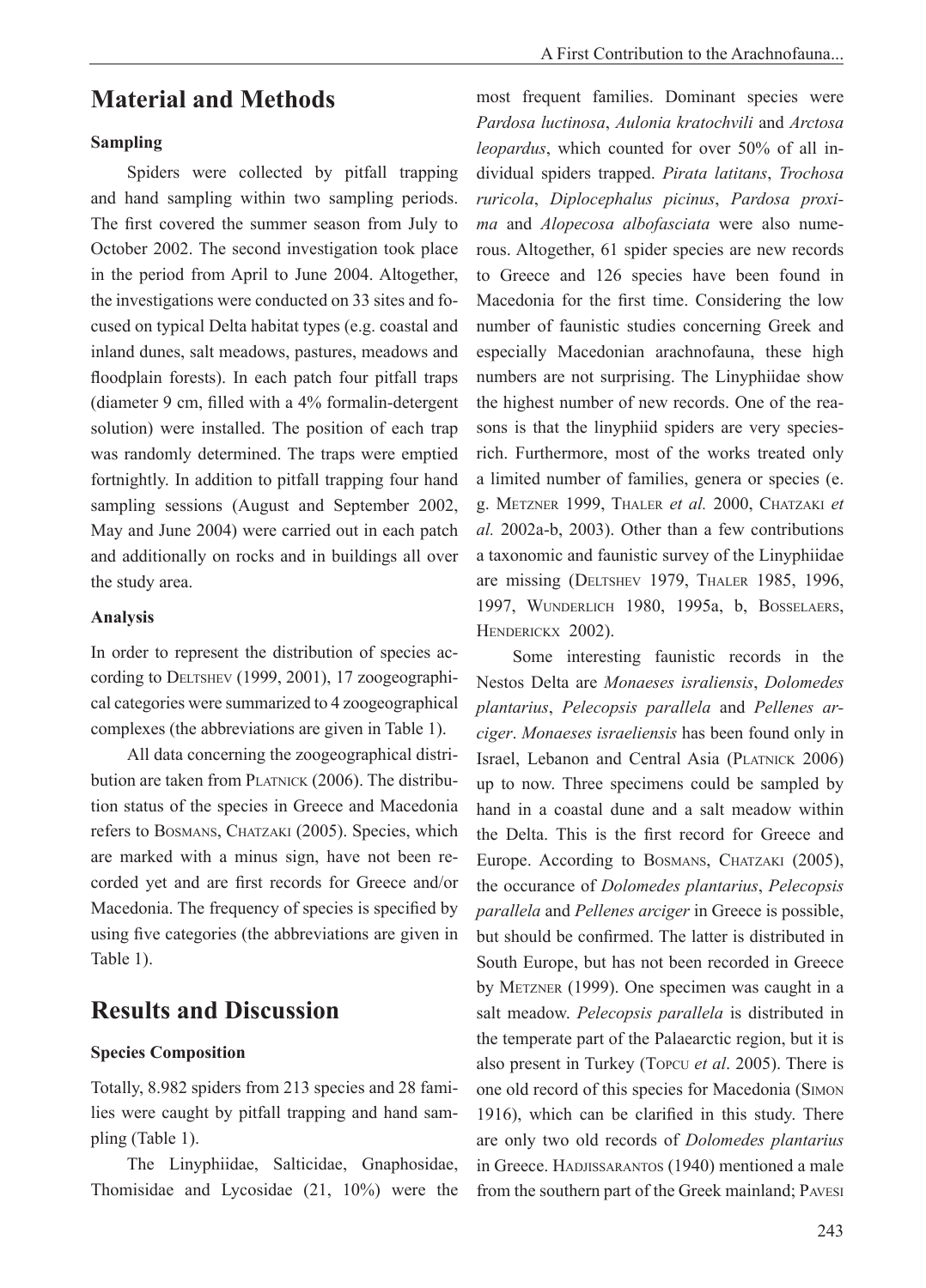**Table 1.** List of spiders caught in the Nestos Delta in 2002 and 2004.

**Abbreviations:** *distribution*: com = zoogeographical complex (wd = Widely distributed, e = European, m = Mediterranean,  $bk = Balkan$  endemics), cat = zoogeographical category (balk = Balkan endemic, cos = Cosmopolitan, eca = Euro Central Asian, eeu = East European, eme = East Mediterranean, etu = Europea-Turanian, eur = European, eus = Euro-Sibirian, gr = Greece, hol = Holarctic, mca = Mediterrano-Central Asiatic, med = Mediterranean, nem = North-East-Mediterranean, nme = North Mediterranean, olw = Old World, pal = Palaearctic, wpa = West Palaearctic), Gr = Greece, Mc = Macedonia; *habitat*: A = coastal dunes, B = inland dunes, C = meadows, D = pastures, E = salt meadows,  $F =$  floodplain,  $G =$  forests,  $H =$  rocks, rock steppe,  $I =$  banks of ponds and lakes,  $J =$  buildings; *n*  $I =$  total number of specimen, meth = method: pt = pitfall trapping, hs = hand sampling; *I* = 1−5 ind., II = 6−25 ind., III = 26−75 ind., IV  $= 76-150$  ind., V = more than 150 ind.

| Family/                                          | <b>Distribution</b> | Habitat                       |                                    |        |   |                      |                      |                      |                      |                      |                |                             | Meth                 |         |                |             |             |
|--------------------------------------------------|---------------------|-------------------------------|------------------------------------|--------|---|----------------------|----------------------|----------------------|----------------------|----------------------|----------------|-----------------------------|----------------------|---------|----------------|-------------|-------------|
| <b>Species</b>                                   |                     | com cat Gr Mc A B C D E F G H |                                    |        |   |                      |                      |                      |                      |                      |                |                             | $\bf{I}$             | $\bf J$ | n <sub>l</sub> |             | pt hs       |
| Atypidae <sup>[1]</sup>                          |                     |                               |                                    |        |   |                      |                      |                      |                      |                      |                |                             |                      |         |                |             |             |
| Atypus piceus (SULZER, 1776)                     |                     | wd wpa                        |                                    |        |   |                      |                      |                      |                      | Ι                    |                |                             |                      |         | 2              | $\mathbf X$ |             |
| Nemesiidae [1]                                   |                     |                               |                                    |        |   |                      |                      |                      |                      |                      |                |                             |                      |         |                |             |             |
| Brachythele denieri (SIMON, 1916)                | bk                  | balk                          | $^{+}$                             | $^{+}$ |   |                      |                      |                      |                      | П                    |                |                             |                      |         | 12             | $\mathbf X$ |             |
| Scytodidae <sup>[1]</sup>                        |                     |                               |                                    |        |   |                      |                      |                      |                      |                      |                |                             |                      |         |                |             |             |
| Scytodes thoracica (LATREILLE, 1802)             | wd                  | hol                           | $^{+}$                             | $^{+}$ | Ι |                      |                      |                      |                      |                      |                |                             |                      |         | 2              | $\mathbf X$ |             |
| Pholcidae <sup>[1]</sup>                         |                     |                               |                                    |        |   |                      |                      |                      |                      |                      |                |                             |                      |         |                |             |             |
| Holocnemus pluchei (ScopoLI, 1763)               | m                   | med                           | $^{+}$                             |        |   |                      |                      |                      |                      |                      |                | Ι                           |                      |         | 2              |             | X           |
| Dysderidae [2]                                   |                     |                               |                                    |        |   |                      |                      |                      |                      |                      |                |                             |                      |         |                |             |             |
| Dysdera crocota C. L. Koch, 1838                 | wd                  | cos                           |                                    | $^+$   | I |                      | I                    |                      | I                    | I                    | I              |                             |                      |         | 13             | $\mathbf X$ |             |
| Dysdera longirostris DOBLIKA, 1853               | e                   | eeu                           |                                    |        |   | I                    | $\ddot{\phantom{a}}$ | $\sim$ $\sim$        | $\bf{l}$             |                      | Ι              | $\ddot{\phantom{a}}$        |                      |         | 6              | $\mathbf X$ |             |
| Mimetidae [1]                                    |                     |                               |                                    |        |   |                      |                      |                      |                      |                      |                |                             |                      |         |                |             |             |
| Ero cambridgei KULCZYN'SKI, 1911                 | wd                  | pal                           |                                    |        |   |                      |                      |                      | Τ                    |                      |                |                             |                      |         | 1              | $\mathbf X$ |             |
| Eresidae <sup>[1]</sup>                          |                     |                               |                                    |        |   |                      |                      |                      |                      |                      |                |                             |                      |         |                |             |             |
| Eresus cinnaberinus (OLIVIER, 1789)              | wd                  | pal                           |                                    |        |   | I                    |                      |                      |                      |                      |                |                             |                      |         | 1              | X           |             |
| Theridiidae <sup>[8]</sup>                       |                     |                               |                                    |        |   |                      |                      |                      |                      |                      |                |                             |                      |         |                |             |             |
| Crustulina sticta (O. P.-CAMBRIDGE, 1861)        | wd                  | hol                           | $^{+}$                             |        |   |                      | $\mathbf I$          | $\mathbb{R}^2$       | $\bf{I}$             |                      | $\mathbf{I}$   | $\mathbf{r}$                | $\sim$               |         | 5              | $\mathbf X$ |             |
| Kochiura aulica (С. L. Косн, 1838)               | wd                  | wpa                           |                                    |        | Ι | $\ddot{\phantom{a}}$ | $\overline{a}$       | $\mathbb{R}^2$       | I                    | $\overline{a}$       | $\overline{a}$ | $\mathcal{L}^{\mathcal{L}}$ | $\ddot{\phantom{a}}$ |         | 3              |             | X           |
| Robertus arundineti (O. P.-CAMBRIDGE, 1871)      | wd                  | pal                           | $\begin{array}{c} + \ \end{array}$ |        |   |                      | $\ddot{\phantom{a}}$ | $\ddot{\phantom{a}}$ | Ι                    | I                    |                |                             |                      |         | 3              | X           |             |
| Robertus mediterraneus Eskov, 1987               | wd                  | med                           |                                    | $^{+}$ |   |                      | Ι                    | $\sim$               |                      | I                    |                |                             |                      |         | 2              | X           |             |
| Steatoda albomaculata (DE GEER, 1778)            | wd                  | hol                           | $^{+}$                             | $^{+}$ | П | I                    |                      |                      |                      |                      |                |                             |                      |         | 28             | X           |             |
| Steatoda phalerata (PANZER, 1801)                | wd                  | pal                           | $^{+}$                             |        |   | Ι                    | Ι                    | $\rm I$              |                      | П                    | Ш              |                             |                      |         | 19             | $\mathbf X$ | $\mathbf X$ |
| Theridion nigropunctatum LUCAS, 1846             | m                   | med                           | $^{+}$                             |        | Ι |                      |                      |                      | $\ddot{\phantom{a}}$ | $\ddot{\phantom{a}}$ | $\mathcal{L}$  |                             |                      |         | 4              |             | X           |
| Theridion varians HAHN, 1833                     | wd                  | hol                           | $^{+}$                             |        |   |                      |                      |                      |                      | I                    |                |                             |                      |         | 1              |             | X           |
| Linyphiidae [42]                                 |                     |                               |                                    |        |   |                      |                      |                      |                      |                      |                |                             |                      |         |                |             |             |
| Acartauchenius scurrilis (O. P.-CAMBRIDGE, 1872) | wd                  | pal                           |                                    |        | 1 | 1                    | Ι                    | I                    |                      |                      |                |                             |                      |         | 12             | X           |             |
| Agyneta subtilis (O. P.-CAMBRIDGE, 1863)         | wd                  | pal                           |                                    |        |   |                      |                      | Ι                    |                      |                      |                |                             |                      |         | 1              | X           |             |
| Araeoncus humilis (BLACKWALL, 1841)              | wd                  | pal                           | $^{+}$                             |        |   |                      |                      |                      |                      |                      |                |                             | I                    |         | 1              | X           |             |
| Bathyphantes parvulus (WESTRING, 1851)           | wd                  | pal                           |                                    |        |   |                      | ÷.                   | $\mathbf{r}$         |                      | Ι                    |                | J.                          |                      |         | 2              | X           |             |
| Centromerus sylvaticus (BLACKWALL, 1841)         | wd                  | hol                           |                                    |        |   |                      |                      |                      |                      | I                    |                |                             |                      |         | $\mathbf{1}$   | X           |             |
| Ceratinella brevis (WIDER, 1834)                 | wd                  | pal                           |                                    |        |   |                      |                      |                      |                      | 1                    | 1              |                             |                      |         | 5              | $\mathbf X$ |             |
| Ceratinella scabrosa (O. P.-CAMBRIDGE, 1871)     | wd                  | pal                           |                                    |        |   |                      | Ι                    | I                    |                      |                      |                |                             |                      |         | 2              | X           |             |
| Dicymbium tibiale (BLACKWALL, 1836)              | wd                  | pal                           |                                    |        |   |                      |                      |                      |                      | $\rm II$             |                |                             |                      |         | 18             | X           |             |
| Diplocephalus cristatus (BLACKWALL, 1833)        | wd                  | hol                           |                                    |        |   |                      | Ι                    |                      | Ι                    |                      | I              |                             |                      |         | 6              | X           |             |
| Diplocephalus permixtus (O. P.-CAMBRIDGE, 1871)  | wd                  | pal                           |                                    |        |   |                      |                      |                      |                      |                      | I              |                             |                      |         | $\mathbf{1}$   | X           |             |
| Diplocephalus picinus (BLACKWALL, 1841)          | wd                  | pal                           |                                    |        |   |                      |                      |                      |                      | Ш                    | V              |                             |                      |         | 303            | $\mathbf X$ |             |
| Diplostyla concolor (WIDER, 1834)                | wd                  | hol                           |                                    |        |   |                      | П                    |                      | 1                    | $\mathbf{I}$         | Ш              |                             | Ι                    |         | 56             | X           |             |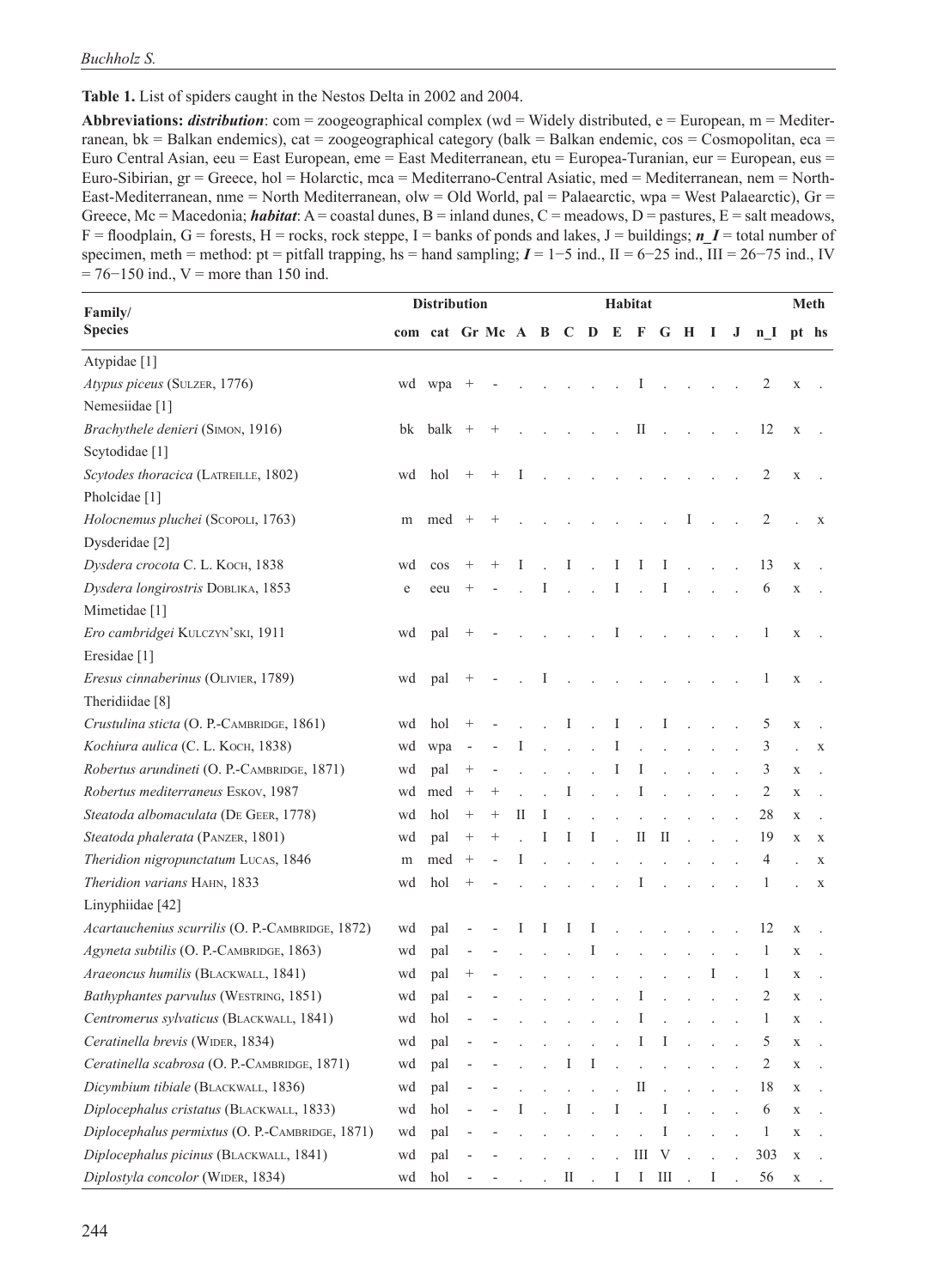| Family/                                          | <b>Distribution</b> |                   | Habitat                  |        |    |          |                                   |              |                      |                             |                      |                | <b>Meth</b>          |        |                |                      |             |
|--------------------------------------------------|---------------------|-------------------|--------------------------|--------|----|----------|-----------------------------------|--------------|----------------------|-----------------------------|----------------------|----------------|----------------------|--------|----------------|----------------------|-------------|
| <b>Species</b>                                   |                     | com cat Gr Mc A B |                          |        |    |          |                                   |              |                      | $C$ $D$ $E$ $F$             |                      | G H            | 1                    | J      | n <sub>1</sub> |                      | pt hs       |
| Entelecara acuminata (WIDER, 1834)               | wd                  | hol               | $\overline{\phantom{a}}$ |        |    |          |                                   |              |                      |                             | $\rm II$             |                |                      |        | $\overline{9}$ | $\mathbf X$          | X           |
| Erigone dentipalpis (WIDER, 1834)                | wd                  | hol               | $^{+}$                   |        |    |          | П                                 | 1            | Ι                    | $\mathop{\rm II}\nolimits$  |                      | Ι              | Ι                    |        | 28             | $\mathbf X$          |             |
| Gnathonarium dentatum (WIDER, 1834)              | wd                  | pal               | $^{+}$                   |        |    |          |                                   |              | I                    |                             |                      |                |                      |        | 1              | X                    |             |
| Gonatium rubellum (BLACKWALL, 1841)              | wd                  | pal               |                          |        |    |          |                                   |              |                      | I                           |                      |                |                      |        | 1              | X                    |             |
| Gongylidiellum murcidum SIMON, 1884              | wd                  | pal               |                          |        |    |          | Ι                                 |              |                      | $\overline{a}$              | 1                    |                |                      |        | 6              | X                    |             |
| Gongylidium rufipes (LINNAEUS, 1758)             | wd                  | pal               |                          |        |    |          |                                   |              |                      | П                           |                      |                |                      |        | 8              | X                    |             |
| Maso gallicus SIMON, 1894                        | wd                  | eca               |                          |        |    |          |                                   |              |                      |                             |                      |                |                      |        | 2              |                      | X           |
| Mecopisthes silus (O. P.-CAMBRIDGE, 1872)        | e                   | eur               |                          |        |    |          | 1                                 | Ι            |                      |                             |                      |                |                      |        | 8              | X                    |             |
| Meioneta simplicitarsis (SIMON, 1884)            | wd                  | eca               |                          |        |    |          |                                   | Ι            |                      |                             |                      |                |                      |        | 2              | X                    |             |
| Metopobactrus prominulus (O. P.-CAMBRIDGE, 1872) | wd                  | hol               |                          |        |    |          | I                                 |              |                      | $\mathop{\rm III}\nolimits$ |                      |                |                      |        | 29             | $\mathbf X$          | X           |
| Microlinyphia pusilla (SUNDEVALL, 1830)          | wd                  | hol               | $^{+}$                   | $^{+}$ |    |          |                                   |              |                      |                             |                      |                |                      |        | 2              | $\mathbf X$          | X           |
| Neriene furtiva (O. P.-CAMBRIDGE, 1871)          | wd                  | wpa               |                          |        | Ι  |          |                                   |              |                      |                             |                      |                |                      |        | 1              | X                    |             |
| Oedothorax apicatus (BLACKWALL, 1850)            | wd                  | pal               | $^{+}$                   | $^{+}$ |    |          | Ш                                 | 1            | IV                   |                             |                      |                | Ш                    |        | 161            | X                    |             |
| Palliduphantes byzantinus (FAGE, 1931)           | m                   | eme               | $^{+}$                   | $^+$   | 1  |          | Ι                                 |              |                      |                             | $\mathbf{I}$         |                |                      |        | 4              | $\mathbf X$          |             |
| Pelecopsis krausi WUNDERLICH, 1980               | m                   | eeu               |                          |        |    |          | $\mathop{\rm III}\nolimits$       |              |                      |                             |                      |                |                      |        | 35             | X                    | X           |
| Pelecopsis parallela (WIDER, 1834)               | wd                  | pal               | $^{+}$                   |        | Ι  |          |                                   |              |                      | ı                           | 1                    |                |                      |        | 7              | X                    |             |
| Pocadicnemis juncea LOCKET & MILLIDGE, 1953      | wd                  | pal               |                          |        |    |          | I                                 | 1            | $\rm II$             | 1                           | 1                    |                |                      |        | 21             | X                    |             |
| Prinerigone vagans (AUDOUIN, 1826)               | wd                  | olw               | $^{+}$                   | $^{+}$ | П  |          | Ш                                 | $\mathbf{I}$ | Ш                    | Ш                           | П                    |                | П                    |        | 159            | X                    | X           |
| Sauron rayi (SIMON, 1881)                        | e                   | eur               |                          |        |    |          |                                   |              |                      | Ι                           | П                    |                |                      |        | 7              | X                    |             |
| Silometopus reussi (THORELL, 1871)               | wd                  | pal               |                          |        | I  |          |                                   |              | $\ddot{\phantom{a}}$ | $\overline{a}$              | Ш                    |                |                      |        | 66             | X                    |             |
| Styloctetor romanus (O. P.-CAMBRIDGE, 1872)      | wd                  | pal               |                          |        | IV |          |                                   | I            |                      |                             | Ι                    |                |                      |        | 112            | X                    | X           |
| Styloctetor stativus (SIMON, 1881)               | wd                  | hol               |                          |        |    |          |                                   |              | Ι                    |                             |                      |                |                      |        | 2              | X                    |             |
| Tenuiphantes tenuis (BLACKWALL, 1852)            | wd                  | wpa               | $^{+}$                   |        |    |          |                                   |              |                      | П                           |                      |                |                      |        | 24             | X                    |             |
| Tiso vagans (BLACKWALL, 1834)                    | e                   | eur               |                          |        |    |          |                                   |              |                      |                             |                      |                |                      |        | 2              | $\mathbf X$          | X           |
| Tmeticus affinis (BLACKWALL, 1855)               | wd                  | pal               |                          |        |    |          |                                   |              | $\rm II$             |                             |                      |                |                      |        | 6              | X                    |             |
| Trichoncus affinis KULCZYN'SKI, 1894             | wd                  | pal               |                          |        |    |          |                                   | I            |                      |                             |                      |                |                      |        | 2              | X                    |             |
| Trichoncus hackmanni MILLIDGE, 1955              | e                   | eur               |                          |        |    | I        |                                   | П            |                      |                             |                      |                |                      |        | 18             | X                    |             |
| Trichoncus vasconicus DENIS, 1944                | wd                  | pal               |                          |        |    | T        |                                   |              |                      |                             |                      |                |                      |        | 1              | X                    |             |
| Troxochrus scabriculus (WESTRING, 1851)          | wd                  | pal               |                          |        |    |          |                                   |              |                      | П                           |                      |                |                      |        | 6              | X                    |             |
| Walckenaeria alticeps (DENIS, 1952)              | e                   | eur               |                          |        |    |          |                                   |              |                      |                             |                      |                |                      |        | 1              | X                    |             |
| Tetragnathidae [6]                               |                     |                   |                          |        |    |          |                                   |              |                      |                             |                      |                |                      |        |                |                      |             |
| Pachygnatha degeeri SUNDEVALL, 1830              | wd                  | pal               | $^{+}$                   |        |    | $\perp$  | $III$ I                           |              | $\sim 10$            | $III$ I                     |                      | $\sim 10^{-1}$ | $\bf{I}$             | $\sim$ | 102            | $\mathbf X$          |             |
| Tetragnatha dearmata THORELL, 1873               | wd                  | hol               | $^{+}$                   |        |    |          |                                   |              |                      | I                           |                      |                | $\ddot{\phantom{a}}$ |        | 1              |                      | X           |
| Tetragnatha extensa (LINNAEUS, 1758)             | wd                  | hol               |                          |        |    |          |                                   |              | Ι                    |                             | $\ddot{\phantom{a}}$ | $\overline{a}$ | Ι                    |        | 6              | $\overline{a}$       | X           |
| Tetragnatha montana SIMON, 1874                  | wd                  | pal               | $^{+}$                   |        |    |          |                                   |              | $\mathcal{L}$        |                             | Ι                    |                |                      |        | 4              | $\mathbf X$          | X           |
| Tetragnatha nigrita LENDL, 1886                  | wd                  | pal               | $\overline{\phantom{a}}$ |        | Ι  | $\rm II$ |                                   |              | Ι                    |                             | Ι                    |                | Ι                    | I      | 31             | $\ddot{\phantom{0}}$ | X           |
| Tetragnatha obtusa C. L. KOCH, 1837              | wd                  | pal               | $^{+}$                   |        |    |          |                                   |              |                      |                             | I                    |                |                      |        | 1              |                      | X           |
| Araneidae [12]                                   |                     |                   |                          |        |    |          |                                   |              |                      |                             |                      |                |                      |        |                |                      |             |
| Araneus angulatus CLERCK, 1757                   | wd                  | pal               | $^{+}$                   |        |    |          |                                   |              |                      | 1                           |                      |                |                      |        | 1              |                      | X           |
| Araneus diadematus CLERCK, 1757                  | wd                  | hol               | $^{+}$                   |        |    |          |                                   |              |                      |                             |                      |                |                      | Ι      | 1              |                      | X           |
| Araniella opisthographa (KULCZYNSKI, 1905)       | wd                  | eca               | $\! + \!\!\!\!$          |        |    |          |                                   |              |                      | I                           |                      |                | $\bar{z}$            |        | 1              |                      | X           |
| Argiope bruennichi (Scopoll, 1772)               | wd                  | pal               | $^{+}$                   |        |    |          |                                   | Ι            | Ι                    |                             |                      |                |                      |        | 3              | $\ddot{\phantom{0}}$ | $\mathbf X$ |
| Argiope lobata (PALLAS, 1772)                    | wd                  | olw               | $^{+}$                   |        |    |          |                                   |              |                      |                             |                      |                |                      |        | 2              |                      | X           |
| Cercidia prominens (WESTRING, 1851)              | wd                  | hol               |                          |        |    |          | I                                 |              | $\rm II$             |                             |                      |                |                      |        | 9              | X                    |             |
| Cyrtophora citricola (FORSKAL, 1775)             | wd                  | $\cos$            | $^{+}$                   |        |    |          | $\sim 10^{-1}$ and $\sim 10^{-1}$ |              | $\sim$               |                             |                      | Ι              |                      |        | 1              |                      | X           |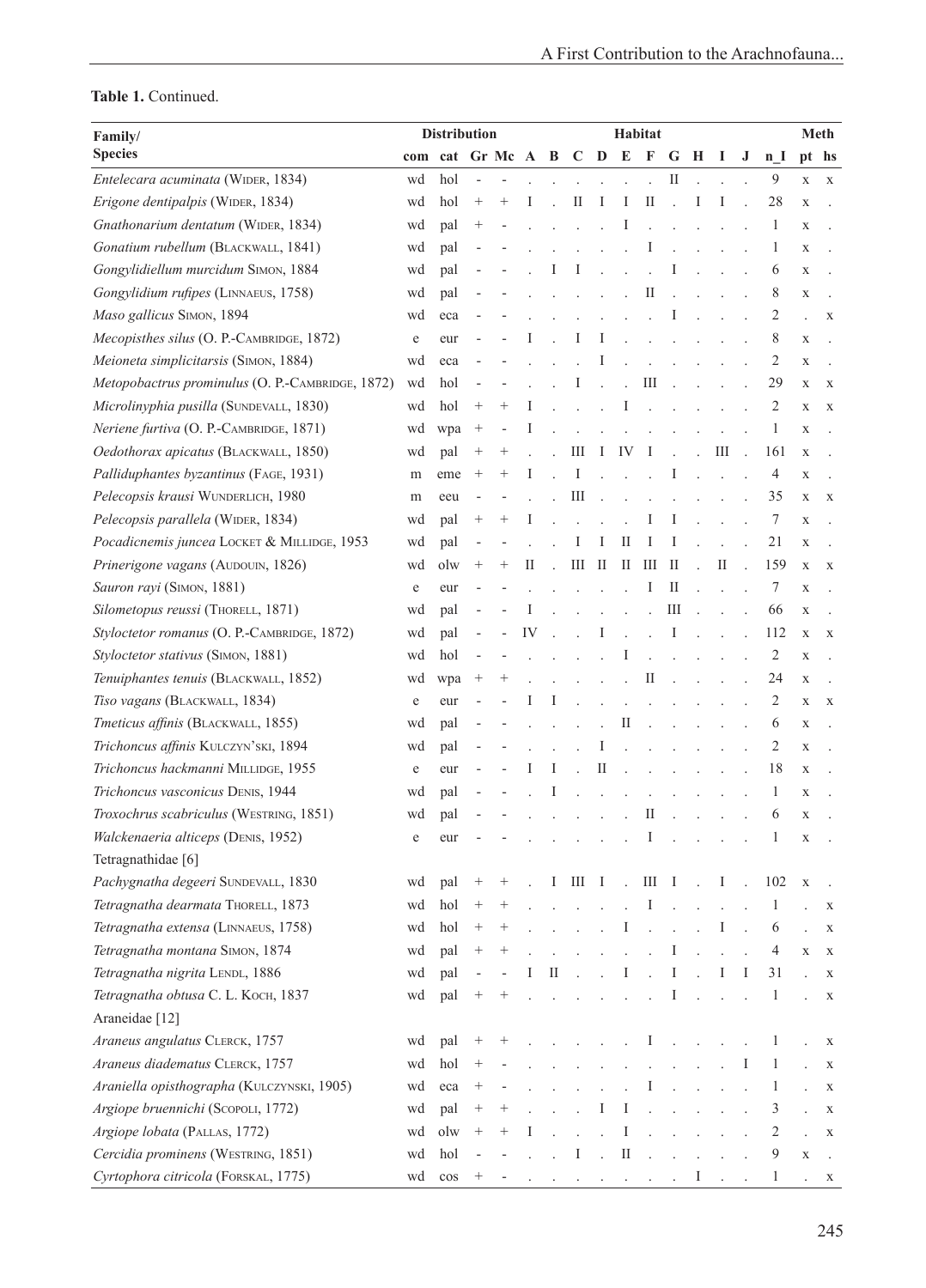| Family/                                           | <b>Distribution</b> |                   |                          |                          |   | Habitat<br><b>Meth</b> |                      |                                            |                            |           |                        |               |                           |                      |                |                |               |
|---------------------------------------------------|---------------------|-------------------|--------------------------|--------------------------|---|------------------------|----------------------|--------------------------------------------|----------------------------|-----------|------------------------|---------------|---------------------------|----------------------|----------------|----------------|---------------|
| <b>Species</b>                                    |                     | com cat Gr Mc A B |                          |                          |   |                        |                      | $C$ D E F G H                              |                            |           |                        |               | $\mathbf I$               | J                    | n I            |                | pt hs         |
| Hypsosinga albovittata (WESTRING, 1851)           | wd                  | wpa               | $\overline{\phantom{a}}$ | $\overline{\phantom{m}}$ | Ι | $\overline{a}$         |                      | $\bar{z}$                                  | $\ddot{\phantom{0}}$       | $\cdot$   | $\Delta$               | $\Box$        |                           |                      | 1              |                | $\mathbf X$   |
| Hypsosinga sanguinea (C. L. Koch, 1844)           | wd                  | pal               | $\blacksquare$           | $\frac{1}{2}$            |   | $\overline{a}$         | I                    | $\ddot{\phantom{a}}$                       | I                          |           |                        |               |                           |                      | $\overline{2}$ | $\mathbf X$    |               |
| Larinioides cornutus (CLERCK, 1757)               | wd                  | hol               |                          | $^{+}$                   |   | I                      |                      |                                            | $\rm II$                   |           |                        |               |                           | Ι                    | 12             |                | $\mathbf X$   |
| Mangora acalypha (WALCKENAER, 1802)               | wd                  | pal               | $^{+}$                   | $^+$                     |   |                        |                      |                                            | Ι                          | 1         |                        |               |                           |                      | 2              |                | $\mathbf X$   |
| Neoscona adianta (WALCKENAER, 1802)               | wd                  | pal               | $^{+}$                   |                          |   |                        |                      |                                            |                            |           |                        |               |                           |                      | 1              |                | X             |
| Lycosidae [21]                                    |                     |                   |                          |                          |   |                        |                      |                                            |                            |           |                        |               |                           |                      |                |                |               |
| Alopecosa accentuata (LATREILLE, 1817)            | wd                  | pal               | $^+$                     | $^+$                     |   | П                      | I                    |                                            |                            |           |                        |               |                           |                      | 12             | $\mathbf X$    | X             |
| Alopecosa albofasciata (BRULLÉ, 1832)             | wd                  | mca               | $^{+}$                   | $^{+}$                   | П | П                      | V                    | $\rm III$                                  | ÷.                         | П         | T                      |               |                           |                      | 234            | $\mathbf X$    | X             |
| Arctosa cinerea (FABRICIUS, 1777)                 | wd                  | pal               | $^{+}$                   | $^{+}$                   | Ι |                        |                      |                                            |                            |           |                        |               |                           |                      | 5              | X              |               |
| Arctosa leopardus (SUNDEVALL, 1833)               | wd                  | pal               | $^{+}$                   | $^{+}$                   | 1 | 1                      | III                  |                                            | V                          |           |                        |               | П                         | $\ddot{\phantom{a}}$ | 810            | $\mathbf X$    |               |
| Arctosa perita (LATREILLE, 1799)                  | wd                  | hol               |                          | $\overline{a}$           | П | $\rm{II}$              | Ш                    | $\mathbf{I}$                               | $\mathop{\rm II}\nolimits$ |           |                        |               | Ι                         |                      | 111            | $\mathbf X$    |               |
| Arctosa tbilisiensis MCHEIDZE, 1946               | m                   | eme               | $^{+}$                   | $^{+}$                   |   |                        | IV                   | $\mathbf{r}$                               | I                          |           |                        |               |                           |                      | 90             | $\mathbf X$    |               |
| Arctosa variana C. L. KOCH, 1847                  | wd                  | mca               | $^{+}$                   | $^{+}$                   | I |                        |                      |                                            |                            |           |                        |               |                           |                      | 1              | $\mathbf X$    | X             |
| Aulonia kratochvili DUNIN, BUCHAR & ABSOLON, 1986 | wd                  | mca               | $^{+}$                   | $^{+}$                   |   | П                      | V                    | 1                                          | V                          | V         | V                      |               |                           |                      | 1091           | X              |               |
| Hogna radiata (LATREILLE, 1817)                   | wd                  | mca               | $^{+}$                   | $^{+}$                   | Ι |                        |                      |                                            | П                          | 1         | $\mathbf{I}$           |               |                           | Ι                    | 19             | $\mathbf X$    | $\mathbf X$   |
| Pardosa agrestis (WESTRING, 1861)                 | wd                  | pal               | $^{+}$                   | $^{+}$                   |   |                        | I                    | $\overline{a}$                             | I                          |           |                        |               |                           |                      | 2              | X              |               |
| Pardosa cribrata SIMON, 1876                      | e                   | med               |                          |                          |   | I                      | IV                   | $\sim$                                     | Ш                          |           |                        |               |                           |                      | 118            | $\mathbf X$    |               |
| Pardosa hortensis (THORELL, 1872)                 | wd                  | pal               | $^{+}$                   | $^{+}$                   | П | Ι                      |                      | $III$ II                                   | Ι                          | 1         | 1                      |               |                           |                      | 81             | $\mathbf X$    | X             |
| Pardosa luctinosa SIMON, 1876                     | wd                  | pal               | $^{+}$                   | $\overline{a}$           | I |                        |                      | I                                          | V                          |           |                        |               |                           |                      | 2904           | $\mathbf X$    | X             |
| Pardosa prativaga (L. KOCH, 1870)                 | e                   | eur               | $^{+}$                   | $^{+}$                   |   |                        | $_{\rm II}$          |                                            | 1                          |           |                        |               |                           |                      | 17             | X              |               |
| Pardosa proxima (C. L. KOCH, 1847)                | wd                  | pal               | $^+$                     | $^+$                     |   | Ι                      | V                    | $\mathop{\mathrm{II}}\nolimits$            | I                          | 1         |                        | I             | $\rm II$                  |                      | 293            | $\mathbf X$    |               |
| Pardosa tatarica (THORELL, 1875)                  | wd                  | pal               | $^{+}$                   |                          |   |                        |                      |                                            |                            |           |                        |               |                           |                      | 1              | X              |               |
| Pardosa wagleri (HAHN, 1822)                      | wd                  | pal               | $\overline{\phantom{m}}$ |                          |   |                        |                      |                                            |                            | I         |                        |               |                           |                      | 1              | X              |               |
| Pirata latitans (BLACKWALL, 1841)                 | wd                  | eca               | $^{+}$                   | $^+$                     |   |                        |                      |                                            |                            | V         | V                      |               | Ι                         |                      | 522            | $\mathbf X$    |               |
| Pirata piraticus (CLERCK, 1757)                   | wd                  | hol               | $^{+}$                   | $\hspace{0.1mm} +$       |   |                        |                      |                                            | П                          |           |                        |               |                           |                      | 10             | X              |               |
| Trochosa ruricola (DE GEER, 1778)                 | wd                  | hol               | $^{+}$                   | $^{+}$                   |   | I                      | Ш                    | $\mathbf I$                                |                            | IV III IV |                        |               | Ι                         | Ι                    | 395            | $\mathbf X$    | X             |
| Xerolycosa miniata (C. L. KOCH, 1834)             | wd                  | pal               |                          |                          |   |                        | П                    |                                            |                            |           |                        |               |                           |                      | 9              | X              |               |
| Pisauridae [2]                                    |                     |                   |                          |                          |   |                        |                      |                                            |                            |           |                        |               |                           |                      |                |                |               |
| Dolomedes plantarius (CLERCK, 1757)               | $\rm e$             | eur               |                          |                          |   |                        |                      |                                            |                            |           |                        |               |                           |                      |                | X              |               |
| Pisaura mirabilis (CLERCK, 1757)                  | wd                  | pal               |                          |                          |   |                        |                      | $\perp$                                    | $\mathbf{H}$               |           |                        |               |                           |                      | 24             |                | $\mathbf{X}$  |
| Oxyopidae <sup>[3]</sup>                          |                     |                   |                          |                          |   |                        | $\mathbf{I}$         |                                            |                            |           | $\mathbf{I}$           |               |                           |                      |                |                |               |
| Oxyopes heterophthalmus (LATREILLE, 1804)         | wd                  | pal               |                          |                          |   |                        |                      | $\overline{a}$                             |                            | I         | $\mathcal{L}^{(1)}$ .  |               | $\mathbf{L} = \mathbf{L}$ | $\ddot{\phantom{a}}$ | 1              |                | X             |
| Oxyopes lineatus LATREILLE, 1806                  | wd                  | pal               |                          |                          |   |                        | I                    | $\mathbb{R}^2$                             |                            | $\bf{I}$  | $\mathcal{L}$          |               | I                         |                      | 6              | $\mathbf X$    | X             |
| Oxyopes mediterraneus LEVY, 1999                  | m                   | $med +$           |                          |                          |   |                        | $\ddot{\phantom{a}}$ | $\bar{\mathcal{A}}$                        | I                          |           | $\Delta \phi = 1.00$ . |               | $\mathbf{L} = \mathbf{L}$ |                      | 2              | X              |               |
| Zoridae <sup>[1]</sup>                            |                     |                   |                          |                          |   |                        |                      |                                            |                            |           |                        |               |                           |                      |                |                | $\mathcal{L}$ |
| Zora armillata SIMON, 1878                        | e                   | eur               |                          |                          |   |                        |                      | $\mathbf{I}$ . $\mathbf{I}$ . $\mathbf{I}$ |                            |           |                        | $\Delta$      | $\sim$ $\sim$             |                      | 5              | $\mathbf X$    |               |
| Agelenidae [2]                                    |                     |                   |                          |                          |   |                        |                      |                                            |                            |           |                        |               |                           |                      |                |                |               |
| Agelena labyrinthica (CLERCK, 1757)               | wd                  | pal               |                          |                          |   |                        |                      |                                            |                            |           |                        | $\perp$       |                           |                      | 3              | $\overline{a}$ |               |
| Malthonica nemorosa SIMON, 1916                   |                     |                   |                          |                          |   |                        |                      |                                            |                            |           |                        |               | $\mathbf{L} = \mathbf{L}$ |                      |                |                | X             |
| Dictynidae [6]                                    | e                   | nme               |                          |                          |   |                        |                      |                                            |                            |           |                        |               |                           |                      | 1              | X              |               |
|                                                   |                     |                   |                          |                          |   |                        |                      |                                            |                            |           |                        |               |                           |                      |                |                |               |
| Argenna patula (SIMON, 1874)                      | wd                  | pal               |                          |                          |   |                        |                      |                                            | Ш                          |           |                        |               |                           |                      | 28             | X              |               |
| Argenna subnigra (O. P.-CAMBRIDGE, 1861)          | ${\rm e}$           | eur               |                          |                          |   |                        |                      |                                            |                            | 1         | Ι                      |               | $\sim$                    |                      | 6              | X              |               |
| Dictyna arundinacea (LINNAEUS, 1758)              | wd                  | hol               | $^+$                     |                          |   | I                      |                      | $\overline{a}$                             | $\mathbf{r}$               | Ι         |                        |               |                           |                      | 2              | X              | X             |
| Dictyna latens (FABRICIUS, 1775)                  | wd                  | eca               |                          | $^+$                     |   |                        |                      |                                            | Ι                          |           |                        |               |                           |                      | 2              | X              | X             |
| Dictyna pusilla THORELL, 1856                     | wd                  | pal               |                          |                          |   | $\cdot$                | $\cdot$              | $\Box$                                     | $\perp$                    | $\Box$    | $\sim$                 | $\sim$ $\sim$ | $\cdot$                   |                      | 5              | X              | $\sim$        |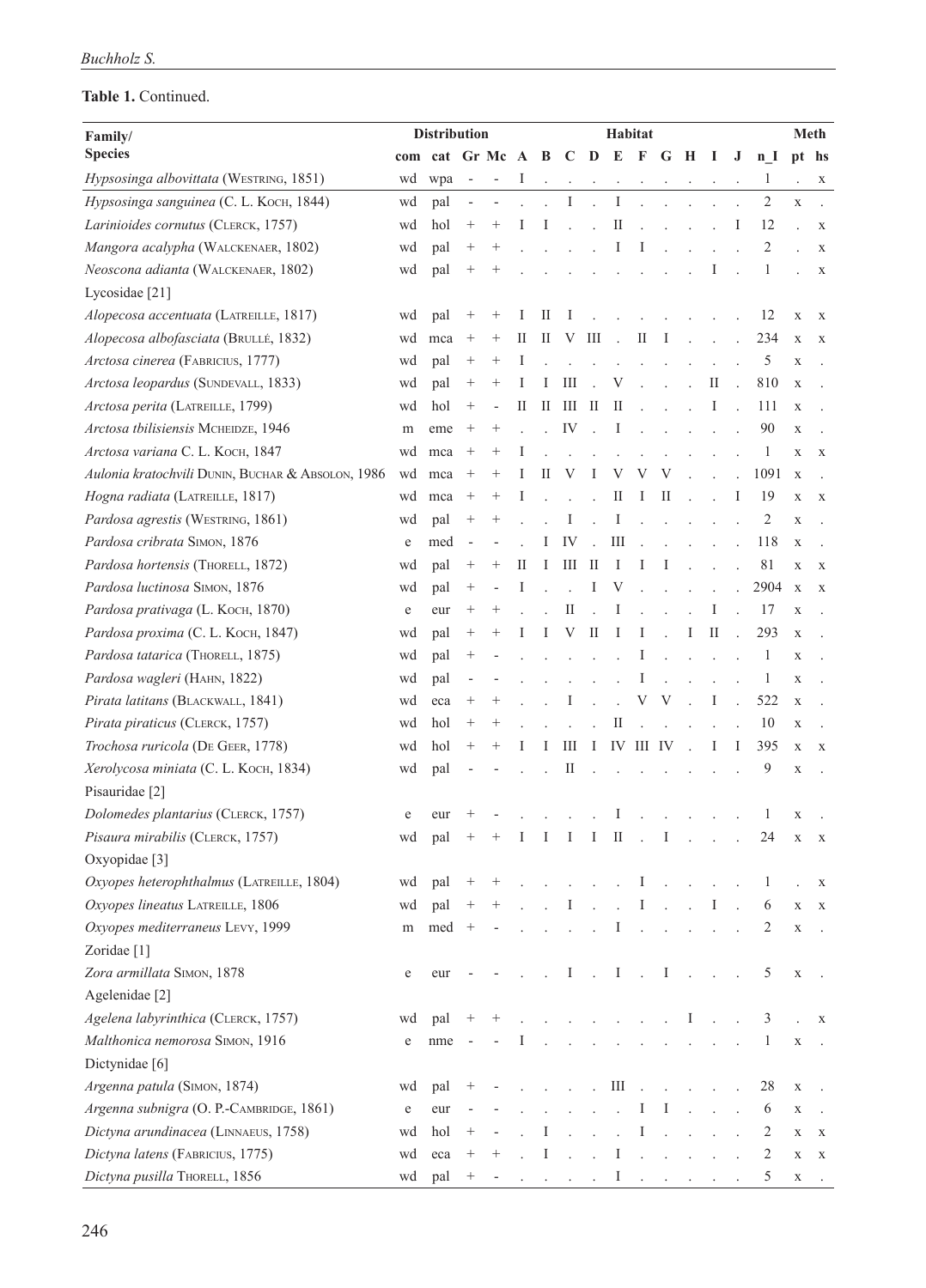| Family/                                        | <b>Distribution</b> |                   |                          |                          |                                 |              | Habitat                   |                |                  |                      |                            |                                                                                                 |             |         |              |             |             |
|------------------------------------------------|---------------------|-------------------|--------------------------|--------------------------|---------------------------------|--------------|---------------------------|----------------|------------------|----------------------|----------------------------|-------------------------------------------------------------------------------------------------|-------------|---------|--------------|-------------|-------------|
| <b>Species</b>                                 |                     | com cat Gr Mc A B |                          |                          |                                 |              |                           |                | $C$ $D$ $E$ $F$  |                      |                            | G H                                                                                             | $\mathbf I$ | $\bf J$ | n I          |             | pt hs       |
| Dictyna uncinata THORELL, 1856                 | wd                  | pal               | $^{+}$                   |                          |                                 |              |                           | $\cdot$        |                  | I                    |                            | $\mathcal{L}^{\text{max}}(\mathcal{L}^{\text{max}})$ .                                          |             |         | 3            | $\mathbf X$ | X           |
| Titanoecidae [1]                               |                     |                   |                          |                          |                                 |              |                           |                |                  |                      |                            |                                                                                                 |             |         |              |             |             |
| Nurscia albomaculata (LUCAS, 1846)             | wd                  | eca               | $^{+}$                   |                          |                                 |              |                           |                | Ι                |                      |                            |                                                                                                 |             |         | 1            | X           |             |
| Miturgidae [1]                                 |                     |                   |                          |                          |                                 |              |                           |                |                  |                      |                            |                                                                                                 |             |         |              |             |             |
| Cheiracanthium virescens (SUNDEVALL, 1833)     | wd                  | pal               |                          |                          |                                 |              |                           |                |                  |                      |                            |                                                                                                 |             | 1       | 3            |             | X           |
| Liocranidae <sup>[2]</sup>                     |                     |                   |                          |                          |                                 |              |                           |                |                  |                      |                            |                                                                                                 |             |         |              |             |             |
| Agroeca cuprea MENGE, 1873                     | wd                  | eca               | $^+$                     |                          |                                 | I            | I                         |                | I                |                      | I                          |                                                                                                 |             |         | 8            | $\mathbf X$ |             |
| Liocranoeca striata (KULCZYN'SKI, 1882)        | e                   | eur               |                          |                          |                                 |              | $\rm I$                   | $\mathcal{L}$  | $\,$ III $\,$ II |                      | $\rm{II}$                  |                                                                                                 |             |         | 65           | $\mathbf X$ |             |
| Clubionidae [6]                                |                     |                   |                          |                          |                                 |              |                           |                |                  |                      |                            |                                                                                                 |             |         |              |             |             |
| Clubiona comta C. L. KOCH, 1839                | wd                  | wpa               |                          |                          |                                 |              |                           |                |                  | I                    |                            |                                                                                                 |             |         | 1            | $\mathbf X$ |             |
| Clubiona diversa O. P.-CAMBRIDGE, 1862         | wd                  | pal               |                          |                          |                                 |              | $\mathbb{R}^{\mathbb{Z}}$ | $\mathcal{L}$  | $\bf{I}$         | $\sim$               | $\ddot{\phantom{a}}$       |                                                                                                 |             |         | 1            | X           |             |
| Clubiona genevensis L. KOCH, 1866              | wd                  | pal               | $\overline{\phantom{m}}$ |                          |                                 |              |                           |                |                  | $\ddot{\phantom{a}}$ | $\overline{a}$             |                                                                                                 |             |         | 1            | X           |             |
| Clubiona lutescens WESTRING, 1851              | wd                  | hol               |                          |                          |                                 |              |                           |                |                  | Ι                    |                            |                                                                                                 |             |         | 4            | X           | X           |
| Clubiona pallidula (CLERCK, 1757)              | wd                  | hol               | $^{+}$                   |                          |                                 |              |                           | $\Delta$       |                  | I                    | Ι                          |                                                                                                 |             |         | 3            | $\mathbf X$ |             |
| Clubiona terrestris WESTRING, 1851             | e                   | eur               |                          |                          |                                 |              |                           |                |                  |                      | 1                          |                                                                                                 |             |         | 1            | $\mathbf X$ |             |
| Corinnidae <sup>[1]</sup>                      |                     |                   |                          |                          |                                 |              |                           |                |                  |                      |                            |                                                                                                 |             |         |              |             |             |
| Phrurolithus festivus (C. L. KOCH, 1835)       | wd                  | pal               |                          |                          |                                 |              | Ι                         |                |                  |                      | $\rm II$                   |                                                                                                 | I           |         | 10           | $\mathbf X$ |             |
| Zodariidae [1]                                 |                     |                   |                          |                          |                                 |              |                           |                |                  |                      |                            |                                                                                                 |             |         |              |             |             |
| Zodarion cyprium KULCZYN'SKI, 1908             | m                   | eme               |                          |                          | 1                               | I            | $\bf{I}$                  | $\sim$ 10 $\,$ | $\bf{I}$         | $\mathbf{I}$         | $\overline{a}$             |                                                                                                 |             |         | 13           | $\mathbf X$ |             |
| Gnaphosidae [25]                               |                     |                   |                          |                          |                                 |              |                           |                |                  |                      |                            |                                                                                                 |             |         |              |             |             |
| Aphantaulax cincta (L. KOCH, 1866)             | m                   | wpa               | $^{+}$                   |                          |                                 |              |                           |                |                  |                      |                            |                                                                                                 |             |         |              |             | $\mathbf X$ |
| Aphantaulax trifasciata O. P.-CAMBRIDGE, 1872) | wd                  | pal               | $^{+}$                   |                          |                                 |              |                           | $\mathbb{Z}^2$ |                  |                      | I                          |                                                                                                 |             |         | 1            | $\mathbf X$ |             |
| Berlandina plumalis (O. P.-CAMBRIDGE, 1872)    | wd                  | wpa               |                          | $\overline{\phantom{0}}$ | Ш                               | $\mathbf{I}$ |                           | I              |                  | $\overline{a}$       | $\overline{a}$             |                                                                                                 |             |         | 87           | X           |             |
| Callilepis cretica (ROEWER, 1928)              | wd                  | eme               | $^{+}$                   |                          |                                 |              |                           |                |                  |                      |                            |                                                                                                 |             |         | $\mathbf{1}$ | X           |             |
| Drassodes lapidosus (WALCKENAER, 1802)         | wd                  | pal               |                          | $^{+}$                   | $_{\rm II}$                     |              | I                         | $\overline{a}$ | I                | Ι                    |                            |                                                                                                 |             |         | 14           | $\mathbf X$ |             |
| Drassodes pubescens (THORELL, 1856)            | wd                  | pal               | $^{+}$                   | $^{+}$                   | I                               | I            | $\rm II$                  | $\sim$         | $\rm II$         |                      | $\overline{a}$             | $\mathbf{r}$                                                                                    |             |         | 16           | $\mathbf X$ |             |
| Drassylus lutetianus (L. KOCH, 1866)           | wd                  | eus               | $\overline{a}$           |                          |                                 |              | $\mathbf{r}$              | $\overline{a}$ | Ι                |                      |                            |                                                                                                 |             |         | 5            | X           |             |
| Drassylus praeficus (L. KOCH, 1866)            | wd                  | eca               | $^{+}$                   |                          | I                               |              | $\mathcal{I}$             | $\mathbf{r}$   | $\mathcal{I}$    |                      |                            |                                                                                                 |             |         | 29           | $\mathbf X$ |             |
| Gnaphosa lucifuga (WALCKENAER, 1802)           | wd                  | pal               | $^{+}$                   | $^+$                     |                                 |              |                           |                |                  |                      |                            | Ι                                                                                               |             |         | 1            | X           |             |
| Haplodrassus dalmatensis (L. KOCH, 1866)       | wd                  | pal               | $^+$                     |                          |                                 |              | $\mathbf{I}$              |                |                  |                      |                            |                                                                                                 |             |         |              | X           |             |
| Haplodrassus kulczynskii LOHMANDER, 1942       | wd                  | pal               | $^+$                     |                          |                                 |              |                           |                |                  |                      |                            |                                                                                                 |             |         | 2            | $\mathbf X$ |             |
| Haplodrassus minor (O. P.-CAMBRIDGE, 1879)     | e                   | eur               |                          |                          |                                 |              | I                         |                |                  |                      | I                          |                                                                                                 |             |         | 3            | X           |             |
| Haplodrassus signifer (C. L. KOCH, 1839)       | wd                  | hol               | $^{+}$                   | $^+$                     |                                 | I            | П                         | I              |                  |                      |                            |                                                                                                 |             |         | 17           | X           |             |
| Haplodrassus umbratilis (L. KOCH, 1866)        | wd                  | eus               | $^{+}$                   | $^+$                     |                                 |              | I                         |                |                  |                      |                            |                                                                                                 |             |         | 2            | X           |             |
| Micaria albovittata (LUCAS, 1846)              | wd                  | pal               | $^{+}$                   | $^{+}$                   | I                               |              | I                         | $\rm II$       |                  |                      |                            |                                                                                                 |             |         | 10           | X           |             |
| Micaria guttulata (C. L. KOCH, 1839)           | wd                  | eur               |                          |                          |                                 |              | I                         | Ι              |                  |                      |                            |                                                                                                 |             |         | 3            | X           |             |
| Micaria pulicaria (SUNDEVALL, 1831)            | wd                  | hol               | $^+$                     | $^+$                     |                                 |              |                           |                |                  |                      |                            |                                                                                                 |             |         | 1            | X           |             |
| Nomisia aussereri (L. KOCH, 1872)              | wd                  | pal               |                          |                          | $\mathop{\mathrm{II}}\nolimits$ |              |                           |                |                  |                      |                            |                                                                                                 |             |         | 24           | X           |             |
| Trachyzelotes adriaticus (CAPORIACCO, 1951)    | wd                  | wpa               | $^{+}$                   |                          |                                 |              |                           |                | 1                |                      |                            |                                                                                                 |             |         | $\mathbf{1}$ | X           |             |
| Trachyzelotes barbatus (L. KOCH, 1866)         | wd                  | mca               | $^{+}$                   |                          |                                 |              |                           |                | I                |                      | Ι                          |                                                                                                 |             |         | 3            | X           |             |
| Trachyzelotes pedestris (C. L. KOCH, 1837)     | wd                  | eur               | $^+$                     |                          |                                 |              | Ι                         |                | $\rm II$         | I                    | $\mathop{\rm II}\nolimits$ |                                                                                                 | I           |         | 39           | $\mathbf X$ |             |
| Zelotes electus (C. L. KOCH, 1839)             | wd                  | eca               |                          |                          |                                 |              | П                         | I              |                  |                      |                            |                                                                                                 |             |         | 8            | X           |             |
| Zelotes longipes (L. KOCH, 1866)               | wd                  | pal               | $^{+}$                   |                          |                                 | 1            | $\rm II$                  | Ι.             | I                |                      | I                          |                                                                                                 |             |         | 22           | X           |             |
| Zelotes similis (KULCZYN'SKI, 1887)            | e                   | eur               | $^{+}$                   |                          |                                 |              |                           |                |                  | I                    |                            |                                                                                                 |             |         | $\mathbf{1}$ | X           |             |
| Zelotes subterraneus (C. L. Koch, 1833)        | wd                  | pal               | $^+$                     |                          | 1                               |              | $\bf{I}$                  | $\mathcal{L}$  | П                |                      |                            | $\mathbf{r} = \mathbf{r} \times \mathbf{r}$ , where $\mathbf{r} = \mathbf{r} \times \mathbf{r}$ |             |         | 9            | X           | X           |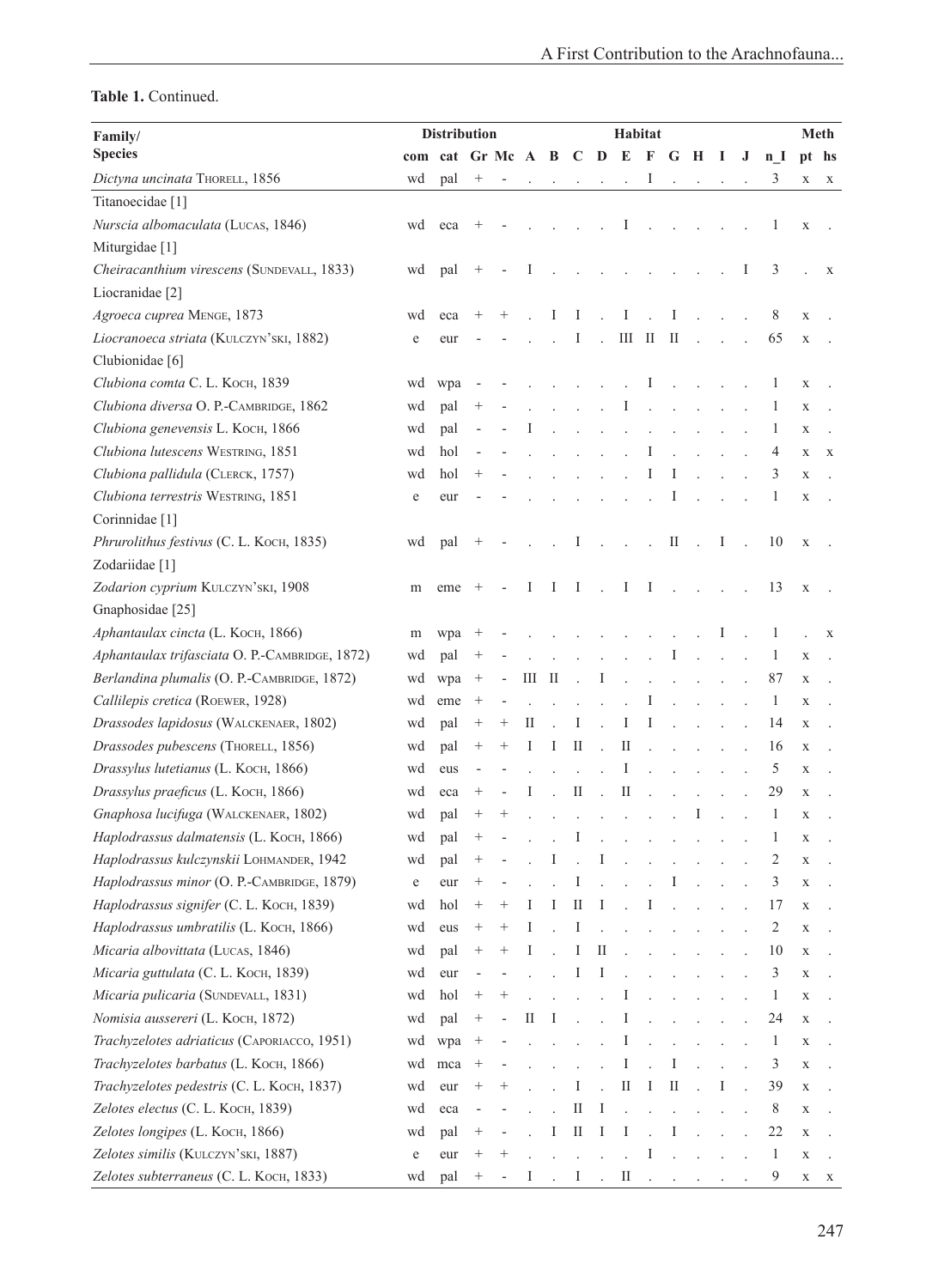| Family/                                     | <b>Distribution</b> |                   |                 |                |   | Habitat<br>Meth |                                  |                |                      |                      |                |     |             |              |                |             |              |
|---------------------------------------------|---------------------|-------------------|-----------------|----------------|---|-----------------|----------------------------------|----------------|----------------------|----------------------|----------------|-----|-------------|--------------|----------------|-------------|--------------|
| <b>Species</b>                              |                     | com cat Gr Mc A B |                 |                |   |                 | $C$ D                            |                | $E$ F                |                      |                | G H | $\mathbf I$ | $\mathbf{J}$ | n <sub>l</sub> |             | pt hs        |
| Sparassidae [1]                             |                     |                   |                 |                |   |                 |                                  |                |                      |                      |                |     |             |              |                |             |              |
| Micrommata virescens (CLERCK, 1757)         | wd                  | pal               | $\! + \!\!\!\!$ |                | I | ÷.              | $\mathbf I$                      | $\mathbf{r}$   | $\rm I$              | ÷.                   | $\mathbf I$    |     |             |              | 5              | $\mathbf X$ | $\mathbf{X}$ |
| Philodromidae <sup>[7]</sup>                |                     |                   |                 |                |   |                 |                                  |                |                      |                      |                |     |             |              |                |             |              |
| Philodromus cespitum (WALCKENAER, 1802)     | wd                  | hol               | $^+$            | $^+$           |   |                 |                                  |                |                      | 1                    |                |     |             |              | 1              |             | X            |
| Philodromus fallax SUNDEVALL, 1833          | wd                  | pal               | ÷               |                |   |                 |                                  |                |                      |                      |                |     |             |              |                | $\mathbf X$ |              |
| Philodromus longipalpis SIMON, 1870         | e                   | eur               | $^{+}$          |                |   |                 |                                  |                |                      |                      |                |     |             | 1            | 1              |             | $\mathbf X$  |
| Philodromus lunatus MUSTER & THALER, 2004   | m                   | eme               | $^{+}$          |                |   |                 |                                  |                |                      | Ι                    |                |     |             |              | 1              |             | $\mathbf X$  |
| Thanatus striatus C. L. KOCH, 1845          | wd                  | hol               |                 |                |   |                 |                                  |                |                      |                      |                |     |             |              | 2              | $\mathbf X$ |              |
| Thanatus vulgaris SIMON, 1870               | wd                  | hol               | $^{+}$          |                | П |                 |                                  |                |                      |                      |                |     |             |              | 17             | X           |              |
| Tibellus oblongus (WALCKENAER, 1802)        | wd                  | hol               | $^{+}$          |                | П |                 |                                  |                |                      | Ι                    | I              | I   |             |              | 10             | X           | $\mathbf X$  |
| Thomisidae [22]                             |                     |                   |                 |                |   |                 |                                  |                |                      |                      |                |     |             |              |                |             |              |
| Heriaeus setiger (O. P.-CAMBRIDGE, 1872)    | wd                  | pal               | $^{+}$          |                |   |                 |                                  |                |                      | Ι                    |                |     |             |              |                |             | X            |
| Misumena vatia (CLERCK, 1757)               | wd                  | hol               | $\! + \!\!\!\!$ | $^{+}$         |   |                 | I                                |                |                      |                      |                |     |             |              | 1              |             | X            |
| Monaeses israeliensis LEVY, 1973            | wd                  | mca               | $\overline{a}$  |                |   |                 |                                  |                |                      |                      |                |     |             |              | 3              | $\mathbf X$ | X            |
| Ozyptila confluens (C. L. KOCH, 1845)       | wd                  | nme               | $^{+}$          | +              |   |                 |                                  | $\overline{a}$ | $\overline{a}$       | П                    |                |     |             |              | 6              | X           |              |
| Ozyptila gertschi KURATA, 1944              | wd                  | hol               | $\overline{a}$  |                |   |                 |                                  |                | I                    |                      |                |     |             |              | 1              | X           |              |
| Ozyptila praticola (C. L. KOCH, 1837)       | wd                  | hol               | $^{+}$          | $^{+}$         |   |                 |                                  |                | $\overline{a}$       | П                    | П              |     |             |              | 24             | X           |              |
| Ozyptila sanctuaria (O. P.-CAMBRIDGE, 1871) | e                   | eur               | $\overline{a}$  |                | 1 | П               | I                                |                |                      |                      |                |     |             |              | 8              | $\mathbf X$ |              |
| Ozyptila simplex (O. P.-CAMBRIDGE, 1862)    | wd                  | pal               | ÷               |                |   |                 | I                                |                |                      |                      |                |     |             |              | 6              | X           |              |
| Runcinia grammica (C. L. KOCH, 1837)        | wd                  | pal               | $^{+}$          | $^{+}$         |   |                 |                                  |                |                      |                      |                |     |             |              | 2              |             | $\mathbf X$  |
| Thomisus onustus WALCKENAER, 1805           | wd                  | pal               | $^+$            | $^{+}$         |   | I               |                                  |                |                      |                      |                |     |             |              | 2              |             | $\mathbf X$  |
| Tmarus piger (WALCKENAER, 1802)             | wd                  | pal               | $^{+}$          |                |   |                 |                                  |                |                      | Ι                    |                |     |             |              | 1              |             | $\mathbf X$  |
| Xysticus bufo (DUFOUR, 1820)                | m                   | med               | $^{+}$          |                | I |                 |                                  |                | $\ddot{\phantom{a}}$ | $\overline{a}$       |                |     |             |              | 2              | X           |              |
| Xysticus caperatus SIMON, 1875              | wd                  | mca               | $\overline{a}$  |                |   |                 | I                                |                |                      |                      |                |     |             |              | 1              | X           |              |
| Xysticus cristatus (CLERCK, 1757)           | wd                  | pal               | $^{+}$          |                |   |                 |                                  |                | 1                    |                      |                |     |             |              | 2              | X           |              |
| Xysticus gymnocephalus STRAND, 1915         | m                   | eme               | $\overline{a}$  |                | 1 | I               |                                  |                |                      |                      |                |     |             |              | 3              | X           |              |
| Xysticus kempelini THORELL, 1872            | wd                  | eca               | $^{+}$          | $\overline{a}$ | 1 | I               | I                                |                | I                    |                      |                |     |             |              | 10             | X           | X            |
| Xysticus kochi THORELL, 1872                | wd                  | pal               | $^+$            | $^{+}$         | П | П               | Ш                                | Ш              | I                    | I                    | I              |     |             |              | 94             | $\mathbf X$ | X            |
| Xysticus luctator L. KOCH, 1870             | wd                  | pal               |                 |                |   |                 |                                  |                |                      |                      | П              |     |             |              | 9              | X           |              |
| Xysticus ninnii THORELL, 1872               | wd                  | pal               | $^{+}$          | $^+$           |   | I               |                                  |                |                      |                      |                |     |             |              | $\mathbf{I}$   | $\mathbf X$ |              |
| Xysticus sabulosus (HAHN, 1832)             | wd                  | pal               | $^{+}$          |                |   |                 |                                  |                |                      |                      |                |     |             |              | 2              | X           |              |
| Xysticus thessalicoides WUNDERLICH, 1995    | bk                  | gr                | $^{+}$          |                | I |                 |                                  |                |                      |                      |                |     |             |              | 1              | X           |              |
| Xysticus thessalicus SIMON, 1916            | m                   | eme               | $^{+}$          | $^+$           | I |                 |                                  |                |                      |                      |                |     |             |              | 1              | X           |              |
| Salticidae [35]                             |                     |                   |                 |                |   |                 |                                  |                |                      |                      |                |     |             |              |                |             |              |
| Aelurillus guecki METZNER, 1999             | bk                  | gr                | $^{+}$          |                | Ι | Ι.              |                                  | $\cdot$        |                      | Ι                    |                |     |             |              | 4              | X           |              |
| Aelurillus v-insignitus (CLERCK, 1757)      | wd                  | pal               | $^{+}$          | $^{+}$         | I | 1               |                                  |                |                      | $\ddot{\phantom{a}}$ |                |     |             |              | 2              |             | X            |
| Asianellus festivus (C. L. KOCH, 1834)      | wd                  | pal               | $^{+}$          |                | I |                 |                                  |                |                      |                      |                |     |             |              | 5              | X           |              |
| Chalcoscirtus helverseni METZNER, 1999      | bk                  | gr                | $^+$            |                | Ι |                 |                                  |                |                      |                      |                |     |             |              | 3              | X           |              |
| Chalcoscirtus infimus (SIMON, 1868)         | wd                  | eca               | $^{+}$          | $^+$           |   |                 | I                                |                |                      |                      |                |     |             |              | 1              | X           |              |
| Chalcoscirtus nigritus (THORELL, 1875)      | wd                  | pal               | $^{+}$          |                |   |                 | I                                |                |                      |                      |                |     |             |              | 1              | X           |              |
| Euophrys gambosa (SIMON, 1868)              | m                   | med               | $^{+}$          |                |   | I               | Ι                                |                |                      |                      |                |     |             |              | 2              | X           |              |
| Euophrys herbigrada (SIMON, 1871)           | e                   | eur               | $^{+}$          |                | I |                 |                                  |                | I                    |                      |                |     |             |              | 2              | X           |              |
| Euophrys rufibarbis (SIMON, 1868)           | wd                  | pal               | $^{+}$          | $^{+}$         |   | I               |                                  |                |                      |                      |                |     |             |              | $\mathbf{1}$   | X           |              |
| Evarcha arcuata (CLERCK, 1757)              | wd                  | pal               | $^{+}$          | $^+$           |   |                 |                                  |                | $\rm II$             | $\ddot{\phantom{a}}$ | $\overline{a}$ |     | I           |              | 13             | X           | X            |
| Evarcha jucunda (LUCAS, 1846)               | m                   | med               | $^+$            | $^+$           |   |                 | and the contract of the state of |                |                      |                      |                |     |             | 1            | $\overline{2}$ |             | X            |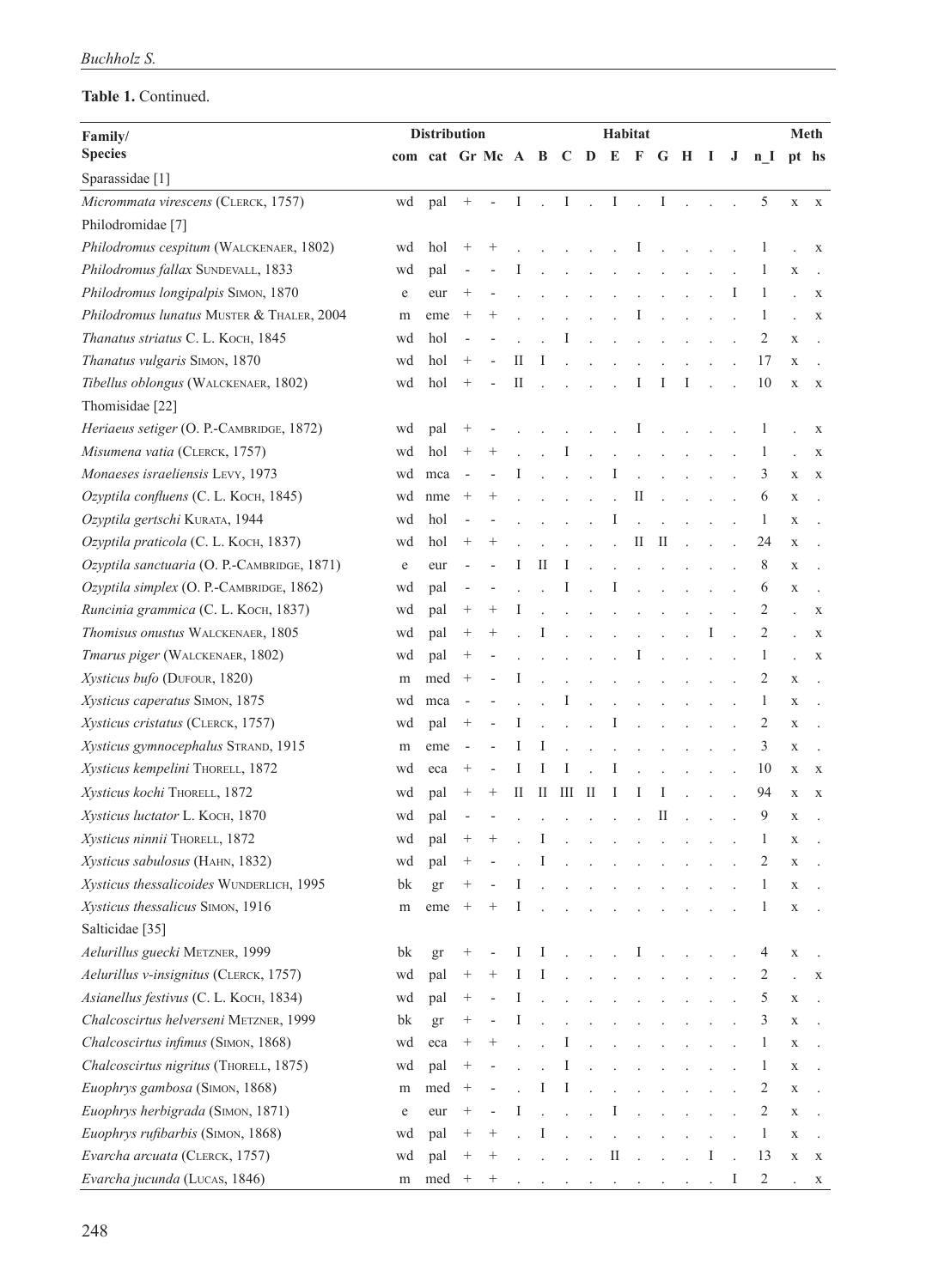| Family/                                   | <b>Distribution</b> |     |                   | <b>Meth</b> |              |   |             |                |             |               |                      |                      |          |   |      |             |              |
|-------------------------------------------|---------------------|-----|-------------------|-------------|--------------|---|-------------|----------------|-------------|---------------|----------------------|----------------------|----------|---|------|-------------|--------------|
| <b>Species</b>                            | com                 | cat |                   | Gr Mc       | $\mathbf{A}$ | B | $\mathbf C$ | D              | $\mathbf E$ | F             | G                    | Н                    | -1       | J | n I  |             | pt hs        |
| Evarcha laetabunda (C. L. KOCH, 1846)     | wd                  | pal | $\qquad \qquad +$ | $^{+}$      |              |   | $\sim$      | $\sim$ .       | $\sim$      | $\mathcal{L}$ | $\bf{I}$             | $\ddot{\phantom{a}}$ | $\sim$ . |   | 1    |             | X            |
| Heliophanus cupreus (WALCKENAER, 1802)    | wd                  | pal | $\! + \!\!\!\!$   |             |              |   |             |                |             |               | Ι                    |                      |          |   | 1    |             | $\mathbf X$  |
| Heliophanus flavipes (HAHN, 1832)         | wd                  | pal | $^{+}$            | $^+$        |              |   |             |                |             |               |                      |                      |          |   |      |             | X            |
| Heliophanus melinus L. Koch, 1867         | wd                  | pal |                   | $^{+}$      |              |   |             |                |             |               |                      |                      |          |   | 1    |             | X            |
| Macaroeris nidicolens (Walckenaer, 1802)  | wd                  | etu | $^{+}$            | $^+$        |              |   |             |                |             |               |                      |                      |          |   | 1    |             | X            |
| Menemerus semilimbatus (HAHN, 1829)       | wd                  | cos | $^{+}$            | $^{+}$      |              |   |             |                |             |               |                      |                      |          |   | 2    |             | X            |
| Mogrus neglectus (SIMON, 1868)            | wd                  | mca | $^{+}$            | $^{+}$      | Ι            |   |             |                |             |               |                      |                      |          |   | 5    |             | X            |
| Myrmarachne formicaria (DE GEER, 1778)    | wd                  | pal | $^{+}$            | $^{+}$      |              |   |             |                |             |               |                      |                      |          |   | 3    | X           | X            |
| Neaetha membrosa (SIMON, 1868)            | m                   | med |                   |             |              |   | Ι           | $\overline{a}$ | Ι           | -1            |                      |                      |          |   | 5    | $\mathbf X$ |              |
| Pellenes arciger (WALCKENAER, 1837)       | e                   | nme | $^{+}$            |             |              |   |             |                | L           |               |                      |                      |          |   | 1    | $\mathbf X$ |              |
| Pellenes brevis (SIMON, 1868)             | e                   | eur | $^+$              |             |              |   |             |                |             |               |                      |                      |          |   | 1    | $\mathbf X$ |              |
| Pellenes diagonalis (SIMON, 1868)         | m                   | eme | $^{+}$            |             |              |   |             |                |             | I             |                      |                      |          |   | 3    | $\mathbf X$ |              |
| Pellenes nigrociliatus (SIMON, 1875)      | wd                  | pal | $^{+}$            | $^+$        | П            |   |             |                |             |               |                      |                      |          |   | 9    | X           | $\mathbf{X}$ |
| Philaeus chrysops (PODA, 1761)            | wd                  | pal | $^{+}$            | $^+$        |              |   |             |                |             |               |                      |                      |          |   | 1    |             | X            |
| Phlegra fasciata (HAHN, 1826)             | wd                  | pal |                   | $^{+}$      |              | I | I           | I              |             |               |                      | I                    | I        |   | 10   | $\mathbf X$ |              |
| Phlegra lineata (C. L. Koch, 1846)        | m                   | nem | $^{+}$            | $^{+}$      |              |   |             |                |             |               |                      |                      |          |   | 1    | X           |              |
| Pseudeuophrys obsoleta (SIMON, 1868)      | wd                  | pal | $^{+}$            | $^+$        |              |   |             |                | Ι           |               |                      |                      |          |   | 1    | $\mathbf X$ |              |
| Pseudicius picaceus (SIMON, 1868)         | wd                  | mca | $^{+}$            |             |              |   |             |                |             |               |                      |                      |          |   | 1    |             | X            |
| Salticus mutabilis LUCAS, 1846            | wd                  | cos | $^{+}$            | $^{+}$      |              |   |             |                |             |               |                      |                      |          |   | 1    |             | X            |
| Salticus zebraneus (C. L. KOCH, 1837)     | wd                  | pal | $\! + \!\!\!\!$   | $^{+}$      |              |   |             |                |             |               |                      |                      |          |   | 1    |             | X            |
| Sitticus distinguendus (SIMON, 1868)      | wd                  | pal | $\qquad \qquad +$ | $^+$        |              |   |             |                |             | $\perp$       |                      |                      |          |   | 12   | X           |              |
| Synageles dalmaticus (KEYSERLING, 1863)   | wd                  | mca | $^{+}$            | $^+$        | T            |   |             |                |             |               |                      |                      |          |   | 2    | $\mathbf X$ | $\mathbf{X}$ |
| Talavera aequipes (O. P.-CAMBRIDGE, 1871) | wd                  | pal | $^{+}$            |             |              |   |             |                |             |               |                      |                      |          |   | 1    | $\mathbf X$ |              |
| Talavera petrensis (C. L. KOCH, 1837)     | wd                  | mca |                   |             |              |   |             | $\overline{a}$ | П           | $\perp$       | $\ddot{\phantom{a}}$ | $\ddot{\phantom{a}}$ |          |   | 11   | $\mathbf X$ |              |
|                                           |                     |     |                   |             |              |   |             |                |             |               |                      |                      |          |   | 8982 |             |              |

(1878) gave no precise locality for his record. In the Nestos Delta one male was found in a salt meadow.

### **Zoogeographical Analysis**

The observed species can be classified into 17 zoogeographical categories, grouped into 4 complexes (Fig. 2).

Most of the species are widely distributed  $(n =$ 171). In this complex, Palaearctic and Holarctic species are dominant. The European complex includes 21 species, while the Mediterranean complex is represented by 17 species. *Aelurillus guecki*, *Brachythele denieri*, *Chalcoscirtus helverseni* and *Xysticus thessalicoides* are considered to be Balkan endemics. The latter was hitherto only known from Greece (Wunderlich 1995c), but Logunov, Demir (2006) also found the species in Turkey. *Aelurillus guecki* and

*Chalcoscirtus helverseni* are exclusively distributed in Greece. Both species were recorded from localities in the southern part of Greece (METZNER 1999).

# **Conclusions**

This paper presents the first compilation from spiders of the western part of the Nestos Delta. In 2002 and 2004 spiders were caught on 33 sites using pitfall trapping and hand sampling. Altogether 213 species from 28 families were found: Atypidae-1, Nemesiidae-1, Scytodidae-1, Pholcidae-1, Dysderidae-2, Mimetidae-1, Eresidae-1, Theridiidae-8, Linyphiidae-42, Tetragnathidae-6, Araneidae-12, Lycosidae-21, Pisauridae-2, Oxyopidae-3, Zoridae-1, Agelenidae-2, Dictynidae-6, Titanoecidae-1, Miturgidae-1, Liocranidae-2, Clubionidae-6,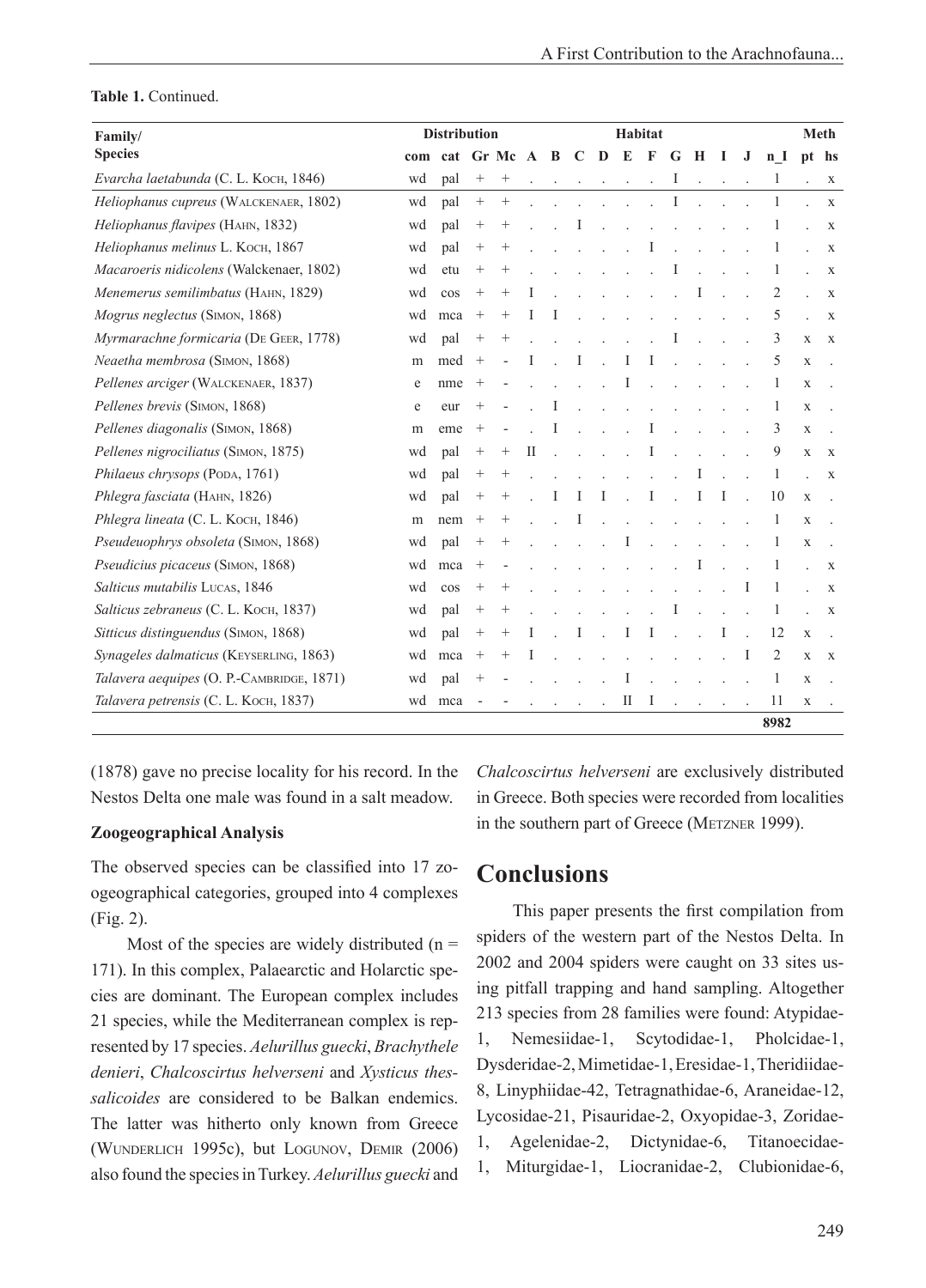

**Fig. 2.** Distribution of spiders in the Nestos Delta by zoogeographical complexes. Abbreviations see Table 1.

Corinnidae-1, Zodariidae-1, Gnaphosidae-25, Sparassidae-1, Philodromidae-7, Thomisidae-22, Salticidae-35.

61 spider species are new records to Greece, 126 species were found in Macedonia for the first time. Interesting faunistic records are *Monaeses israliensis*, new to Europe, *Dolomedes plantarius*, *Pelecopsis parallela* and *Pellenes arciger*.

All species were classified into 17 zoogeographical categories, grouped into 4 complexes. Most of the species are widely distributed. The European complex comprises 21 species, while the Mediterranean complex is presented by 17 species. *Brachythele denieri*, *Aelurillus guecki*, *Chalcoscirtus helverseni* and *Xysticus thessalicoides* are considered to be Balkan endemics.

**Acknowledgements:** I thank Dr. Martin Kreuels and Dr. Konrad Thaler for checking the identification of many problematic species and Dr. Thomas Fartmann for valuable comments to the manuscript. Many thanks to Tom Finnis for the linguistic improvement. This work was supported by the DAAD (German Academic Exchange Service).

#### **References**

BOSMANS R., M. CHATZAKI 2005. A catalogue of the spiders of Greece - A critical review of all spider species cited from Greece with their localities. – *Newsletter of the Belgian Arachnological Society*, **20:** 1-124.

- Bosselaers J., H. Henderickx 2002. A new *Savignia* from Cretan caves (Araneae: Linyphiidae). – *Zootaxa*, **109:** 1-8.
- Brignoli P. M. 1968. Über griechische Leptonetidae (Arachnida: Araneae). – *Senckenbergiana biologica,* **49:** 259-264.
- Brignoli P. M. 1971a. Beitrag zur Kenntnis der mediterranen Pholcidae (Arachnida, Araneae). – *Mitteilungen aus dem Zoologischen Museum in Berlin*, **47:** 255-267.
- Brignoli P. M. 1971b. Su alcuni *Lethyphantes* di Creta (Araneae, Linyphiidae). – *Fragmenta entomologica*, **7:** 231-241.
- Brignoli P. M. 1972a. Eine neue *Orchestina* aus Griechenland (Arachnida: Araneae: Oonopidae). – *Senckenbergiana biologica*, **53:** 287-289.
- Brignoli P. M. 1972b. Su alcuni ragni cavernicoli di Corfù (Arachnida, Araneae). – *Revue Suisse de Zoologie*, **79:** 861-869.
- Brignoli P. M. 1974a. Ragni di Grecia VI. Specie nuove o interessanti delle isole Ionie e della Morea (Araneae). – *Revue Suisse de Zoologie*, **81:** 155-175.
- Brignoli P. M. 1974b. Ragni di Grecia VII. Raccolte in grotte dell'Attica del Dr. P. Strinati. – *Revue Suisse de Zoologie*, **81:** 493-499.
- Brignoli P. M. 1974c. Ragni di Grecia VIII. Quelques Leptonetidae de la Laconie et de l'ile de Crète (Arachnida, Araneae). – *Annales de spéléologie*, **29:** 63-70.
- BRIGNOLI P. M. 1976. Ragni di Grecia IX. Specie nuove o interessanti delle famiglie Leptonetidae, Dysderidae, Pholcidae ed Agelenidae (Araneae). – *Revue Suisse de Zoologie*, **83:** 539-578.
- Brignoli P. M. 1977. Ragni di Grecia X. Nuovi dati sulla Grecia continentale ed insulare (Araneae). – *Revue Suisse de Zoologie*, **84:** 937-954.
- Brignoli P. M. 1979: Ragni di Grecia XI. Specie nuove o interessanti, cavernicole ed epigee. – *Revue Suisse de Zoologie*, **86:** 181-202.
- Brignoli P. M. 1984: Ragni di Gecia XII: Nuovi dati su varie famiglie (Araneae). – *Revue Suisse de Zoologie*, **91:** 281-321.
- Bristowe W. S. 1934. The spiders of greece and the adjacent islands. – *Proceedings of the Zoological Society of London*, **3:** 733-788.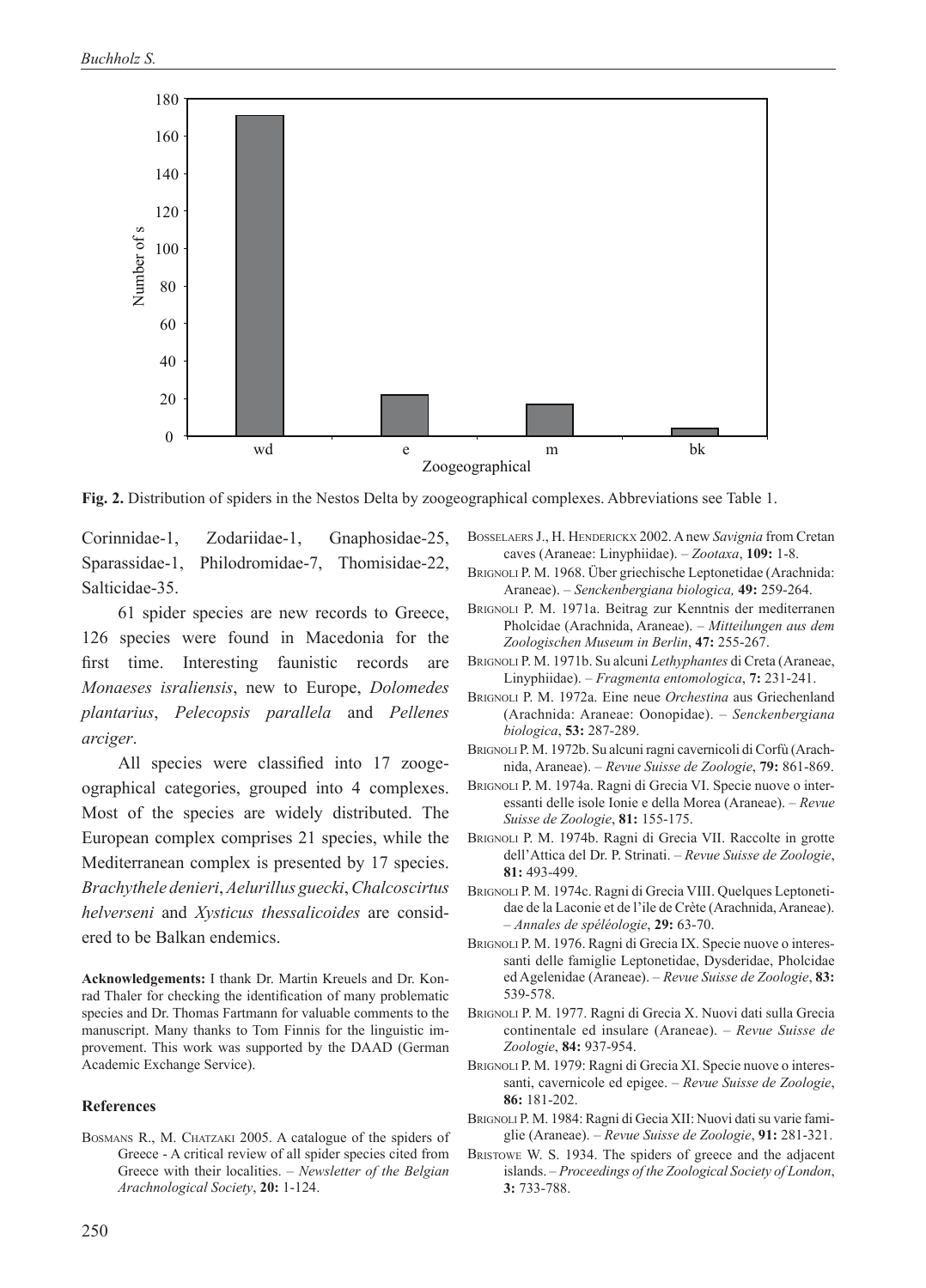- Chatzaki M., K. Thaler and M. Mylonas 2002. Ground spiders (Gnaphosidae, Araneae) of Crete and adjacent areas of Greece. Taxonomy and distribution. II. – *Revue Suisse de Zoologie*, **109:** 603-633.
- Chatzaki M., K. Thaler and M. Mylonas 2002. Ground spiders (Gnaphosidae; Araneae) of Crete (Greece). Taxonomy and distribution. I. – *Revue Suisse de Zoologie*, **109:** 559-601.
- Chatzaki M., K. Thaler and M. Mylonas 2003. Ground spiders (Gnaphosidae; Araneae) from Crete and adjacent areas of Greece. Taxonomy and distribution. III. Zelotes and allied genera. – *Revue Suisse de Zoologie*, **110:** 45-89.
- DELTSHEV C. 1979. A contribution to the study of cave spiders (Araneae) in Greece. Four new species (Araneae, Nesticidae, Linyphiidae) from the islands of Crete and Thera. – *Acta zoologica bulgarica*, **13:** 53-63.
- DELTSHEV C. 1999: A faunistic and zoogeographical review of the spiders (Araneae) of the Balkan Peninsula. – *The Journal of Arachnology*, **27:** 255-261.
- Fage M. L. 1921. Traveaux scientifiques de l'armée d'Orient (1916-1918). Arachnides. – *Bulletin of the Natural History Museum*, **27:** 96-102, 173-177, 227-232.
- HADJISSARANTOS H. 1936. Contribution a l'étude de la faune des arachnides de la grèce. – *Extrait des Praktika de l'Académie d'Athènes*, **11:** 438-441.
- HADJISSARANTOS H. 1940: Les Araignées de l'Attique. Athens. 130 p.
- HORVAT I., V. GLAVAC and H. ELLENBERG 1974. Vegetation Südosteuropas. I. Stuttgart, Ulmer. 768 p.
- Jerrentrup H., J. Resch, E. Daroglou and E. Thielcke-Resch 1989. Der Nestos – Leben zwischen Fluß und Meer. I. Radolfzell, Naturerbe Verlag. 127 p.
- Knoflach B. 1996a. Das Männchen von *Simitidion agaricographum* (Levy & Amitai) (Arachnida: Araneae, Theridiidae). – *Berichte des naturwissenschaftlich-medizinischen Vereins Innsbruck*, **83:** 149-156.
- Knoflach B. 1996b. Die Arten der *Steatoda phalerata*-Gruppe in Europa (Arachnida: Araneae, Theridiidae). – *Mitteilungen der Schweizerischen Entomologischen Gesellschaft*, **69:** 377-404.
- KNOFLACH B. 1997. Zur Taxonomie, Verbreitung und Sexualbiologie von *Theridion adrianopoli* Drensky (Arachnida: Araneae, Theridiidae). – *Berichte des naturwissenschaftlichmedizinischen Vereins Innsbruck*, **84:** 133-148.
- Knoflach B. 1998. Mating in *Theridion varians* Hahn and related species (Araneae: Theridiidae). – *Journal of Natural History*, **32:** 545-604.
- Kulczyn'ski W. 1903. Aranearum et Opilionum species in insula Creta a comite Dre Carolo Attems collectae. – *Bulletin international de l'Académie des Sciences de Cracovie, Classe des Sciences mathématiques et naturelles*, **1903:** 32-58.
- Lienau C. 1989. Griechenland Geographie eines Staates der europäischen Südperipherie. I. Darmstadt (Wissenschaftliche Buchgesellschaft). 370 p.
- Logunov D. V., H. Demir 2006. Further faunistic notes on *Cozyptila* and *Xysticus* from Turkey (Araneae: Thomisidae). – *Arachnologische Mitteilungen*, **31:** 40-45.
- Lucas H. 1853. Essai sur les animaux articulés qui habitent l'ile de Crete. – *Revue et magasin de zoologie pure et appliquée*, **5** (2): 418−424, 461−468, 514−531, 565-576.
- Metzner H. 1999. Taxonomie, Verbreitung und Ökologie von

Spinnen: Die Springspinnen (Araneae: Salticidae) Griechenlands. – *Andrias,* 1-279.

- Pavesi P. 1877. Sugli aracnidi di Grecia. *Rendiconti Istituto Lombardo di Scienze e Lettere*, **2** (10): 323-327.
- Pavesi P. 1878. Nuovi risultati aracnologici delle Crociere del "Violante". Aggiunto un catalogo sistematico degli Aracnidi di Grecia. – *Annali del Museo Civico di Storia Naturale di Genova*, **11:** 337-396.
- PHILIPPSON A. 1947. Das Klima Griechenlands. 240 p.
- PLATNICK N. 2006. The world spider catalog, version 7.0. American Museum of Natural History, online at http://research.amnh. org/entomology/spiders/catalog/index.html.
- Roewer C. F. 1959. Die Araneae, Solifuga und Opiliones der Sammlungen des Herrn Dr. K. Lindberg aus Griechenland, Creta, Anatolien, Iran und Indien. – *Göteborgs K. Vetensk. O. vitter Samh Handl*., **8:** 1-47.
- Simon E. 1880. Liste d'Arachnides recueillis en Grèce par M. A. Letourneux. – *Annales de la Société Entomologique de France*, **5:** cxxxix-cxl.
- Simon E. 1884. Matériaux pour servir à la faune des Arachnids de la Grèce. – *Annales de la Société Entomologique de France*, **6:** 305-356.
- Simon E. 1916. Liste des arachnides recueillis a Salonique. – *Annales de la Société Entomologique de France*, **85:** 273-276.
- Thaler K. 1985. Vier bemerkenswerte *Lepthyphantes*-Arten aus dem Mittelmeergebiet und aus Vorderasien (Arachnida: Aranei, Linyphiidae). – *Österreichische Akademie der Wissenschaften, Mathematisch*-*Naturwissenschaftliche Klasse, Sitzungsberichte*, **194:** 311-325.
- Thaler K. 1996. Three *Walckenaeria* species from Peloponnese, Greece (Araneae: Linyphiidae). – *Bulletin of the British Arachnological Society*, **10:** 156-160.
- Thaler K. 1997. *Tallusia pindos* n.sp. aus N-Griechenland (Araneae, Linyphiidae). – *Linzer biologische Beiträge*, **29:** 377-384.
- THALER K., J. BUCHAR and B. KNOFLACH 2000. Notes on wolf spiders from Greece (Araneae, Lycosidae). – *Linzer biologische Beiträge*, **32:** 1071-1091.
- Thaler K., B. Knoflach 2004. A new *Lachesana* species from Greece and additional records from the Near East (Arachnida, Araneae, Zodariidae). – *Bulletin of the British Arachnological Society*, **13:** 41-46.
- Topcu A., H. Demir and O. Seyyar (2005). A checklist of the spiders of Turkey. – *Serket*, **9:** 109-140.
- Wolf P.-J. 2003. Die ökologische und tiergeographische Situation der Spinnen und Laufkäfer im Waldgrenzbereich des Falakron und Pangäon (Nordostgriechenland). I. Havixbeck-Hohenholte (Verlag Wolf&Kreuels). 240 p.
- WUNDERLICH J. 1995a. Beschreibung bisher unbekannter Arten der Baldachinspinnen aus der östlichen Mediterraneis (Arachnida: Araneae: Linyphiidae). – *Beiträge zur Araneologie*, **4:** 655-686.
- WUNDERLICH J. 1995b. Beschreibung der neuen Spinnen-Gattung *Megalepthyphantes* aus der Familie der Baldachinspinnen und einer bisher unbekannten Art aus Griechenland (Arachnida: Araneae: Linyphiidae). – *Entomologische Zeitschrift*, **104:** 168-171.
- Wunderlich J. 1995c. Zur Kenntnis west-paläarktischer Arten der Gattungen *Psammitis* Menge 1875, *Xysticus* C. L. Koch 1835 und *Ozyptila* Simon 1864 (Arachnida: Araneae: Thomisidae). – *Beiträge zur Araneologie*, **4:** 749-774.

Received: 21.01.2007 Accepted: 10.10.2007